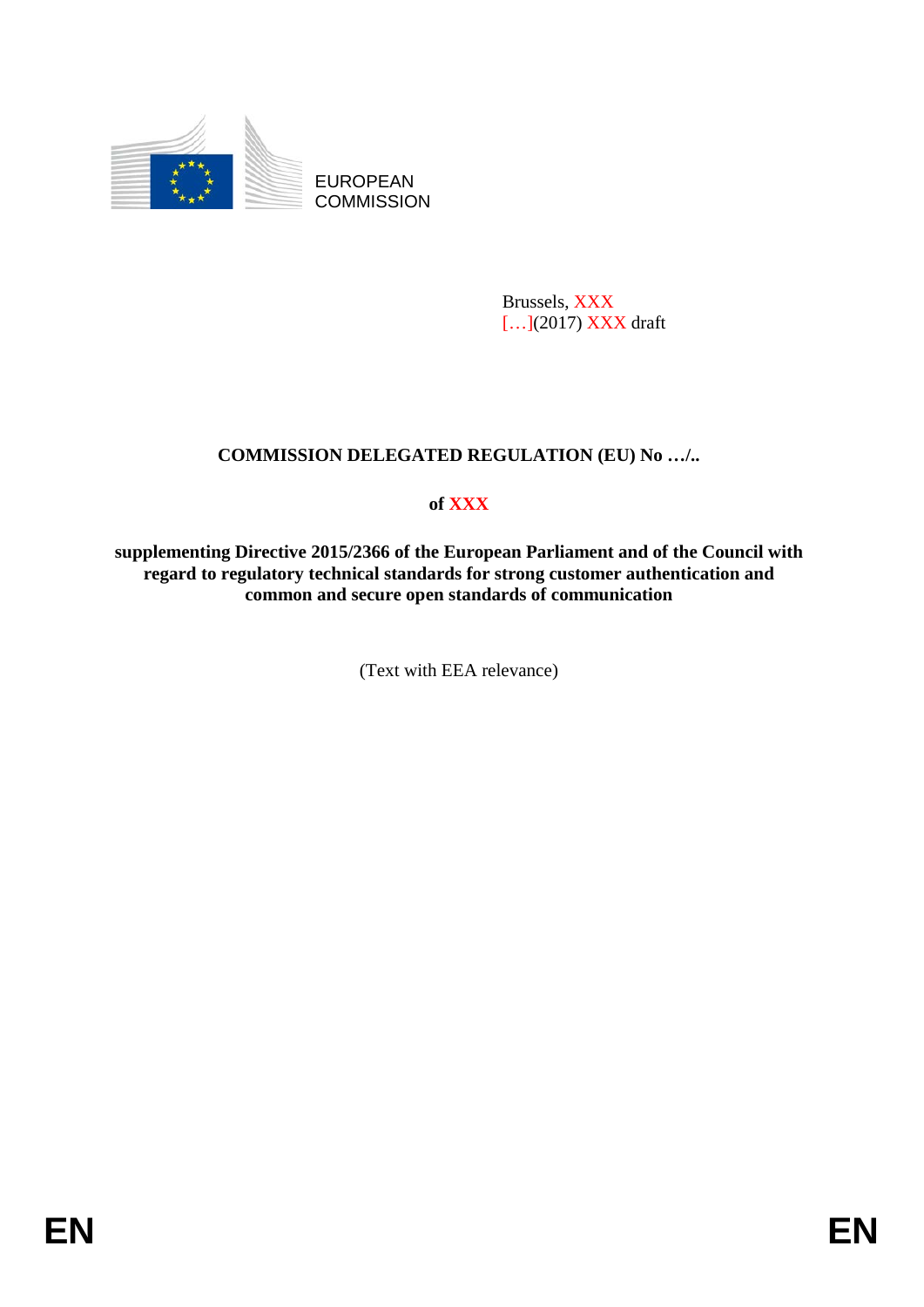# **EXPLANATORY MEMORANDUM**

# **1. CONTEXT OF THE DELEGATED ACT**

Article 98(4) of Directive (EU) No 2015/2366 empowers the Commission to adopt, following submission of draft standards by the European Banking Authority (EBA), and in accordance with Articles 10 to 14 of Regulation No (EU) 1093/2010, delegated acts specifying the requirements of the strong customer authentication, the exemptions from its application and common and secure open standards of communication.

In accordance with Article 10(1) of Regulation No (EU) 1093/2010 establishing the EBA, the Commission shall decide within three months of receipt of the draft standards whether to endorse the drafts submitted. The Commission may also endorse the draft standards in part only, or with amendments, where the Union's interests so require, having regard to the specific procedure laid down in those Articles.

# **2. CONSULTATIONS PRIOR TO THE ADOPTION OF THE ACT**

In accordance with the third subparagraph of Article 10(1) of Regulation No (EU) 1093/2010, the EBA has carried out a public consultation on the draft technical standards submitted to the Commission in accordance with Article 98(4) of Directive (EU) No 2015/2366. A consultation paper was published on the EBA internet site on 12 August 2016, and the consultation closed on 12 October 2016. Moreover, the EBA invited the EBA's Banking Stakeholder Group set up in accordance with Article 37 of Regulation No (EU) 1093/2010 to provide advice on them. Together with the draft technical standards, the EBA has submitted an explanation on how the outcome of these consultations has been taken into account in the development of the final draft technical standards submitted to the Commission.

Together with the draft technical standards, and in accordance with the third subparagraph of Article 10(1) of Regulation No (EU) 1093/2010, the EBA has submitted its Impact Assessment, including its analysis of the costs and benefits, related to the draft technical standards submitted to the Commission. This analysis is available at  $\frac{\cdot}{\cdot}$ ------ link to be provided by Communications), pages 40-44 of the Final Draft Regulatory Technical Standards package.

# **3. LEGAL ELEMENTS OF THE DELEGATED ACT**

These Regulatory Technical Standards (RTS) specify the requirements, under Article 98 of Directive (EU) No 2015/2366 (PSD2), of the strong customer authentication (SCA), the exemptions from the application of SCA, the requirements with which security measures have to comply in order to protect the confidentiality and the integrity of the payment service users' personalised security credentials, and the requirements for common and secure open standards of communication (CSC) between account servicing payment service providers (ASPSPs), payment initiation service providers (PISPs), account information service providers (AISPs), payers, payees and other payment service providers (PSPs).

These RTS take into account the various objectives of PSD2, including enhancing security, promoting competition, ensuring technology and business-model neutrality, contributing to the integration of payments in the EU, protecting consumers, facilitating innovation and enhancing customer convenience.

The RTS are technology and business-model neutral. The RTS contain a number of exemptions, including two exemptions for remote payments, one on transaction-risk analysis and the other on low value payments (below EUR 30). It also contains exemptions for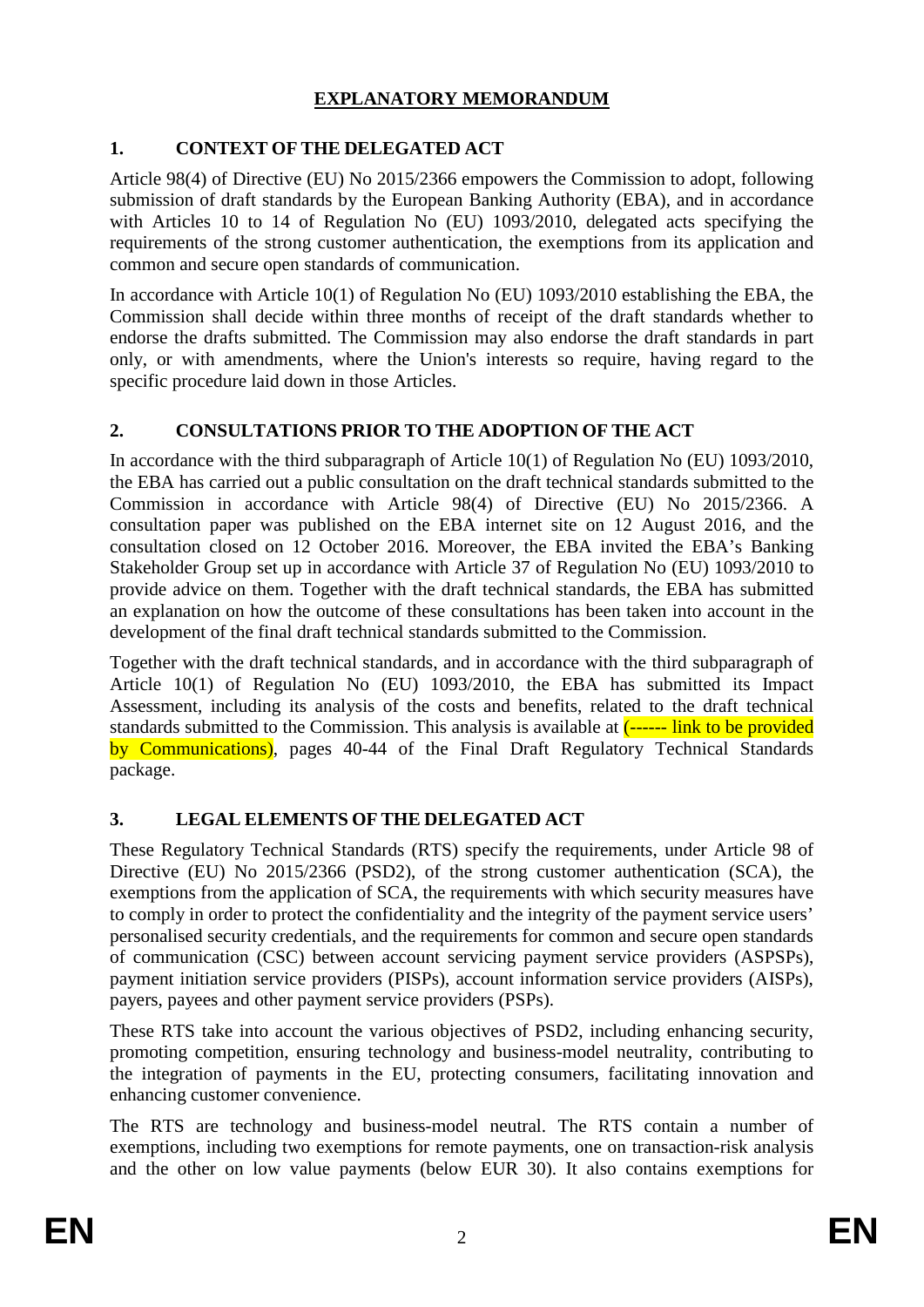proximity payments. Considering the fact that the exemption based on transaction risk analysis is based on the observance of pre-set reference fraud rates, it is appropriate that the adequacy of the fraud level monitoring mechanism(s) of the payment service provider is scrutinized by a statutory auditor to ensure an impartial assessment of the correctness of the data. The actually achieved fraud levels should not only be reported to the competent authorities, for the purpose of ensuring an effective enforcement of the exemptions; they should also be reported directly to EBA enabling it to conduct a review of the reference fraud rates in the RTS within 18 months after the RTS enters into force.

Due to their very nature, payments made through the use of an anonymous payment instruments are not subject to the obligation of strong customer authentication. It goes without saying that where the anonymity of such instruments is lifted on contractual or legislative grounds, payments are subject to the security requirements that follow from Directive (EU) 2015/2366 and this Regulatory Technical Standard.

The RTS also establish requirements on the communication between ASPSPs, AISPs and PISPs, among which the obligation for the ASPSPs to offer at least one interface for AISPs and PISPs for access to payment account information. With regard to the communication between ASPSPs, AISPs and PISPs, accordingly, the existing practice of third-party access without identification referred to in market jargon as 'screen scraping' or, mistakenly, as 'direct access' will no longer be allowed once the transition period under Article 115(4) PSD2 has elapsed and the RTS apply. However, the RTS establish requirements for ASPSPs to develop and maintain a communication interface to allow PISPs, AISPs and payment service providers issuing card-based payment instruments to access the data they need in compliance with PSD2. The RTS only apply to payment accounts, in accordance with the scope of PSD2. The RTS thus does not cover the access to accounts other than payment accounts, which falls under the competence of the Member States.

Where the ASPSP decides to use a dedicated interface, it shall ensure that this interface provides the same level of availability and performance as the interfaces offered to, and used by, their own customers. In order to ensure that these third parties can continue their service when the dedicated interface is not functioning properly, they should be able to use the customer facing interfaces as a contingency measure. Relevant provisions of PSD2 (Articles 65-67) should apply, including identification and authentication procedures. Payment initiation services and account information services providers should in particular comply with their obligations under Articles 66(3) and 67(2) of PSD2. The use of the contingency measures should be fully documented and reported to the authorities by the relevant providers, upon request. Once the dedicated interface is restored to full service, payment initiation services and account information services providers should be obliged to use it. For reasons of legal certainty, and in view of the requirement of harmonising a multitude of different rules to achieve a genuine single market in this domain, the RTS and the security measures referred to in Articles 65, 66, 67 and 97 of Directive (EU) 2015/2366 should become applicable from the same date.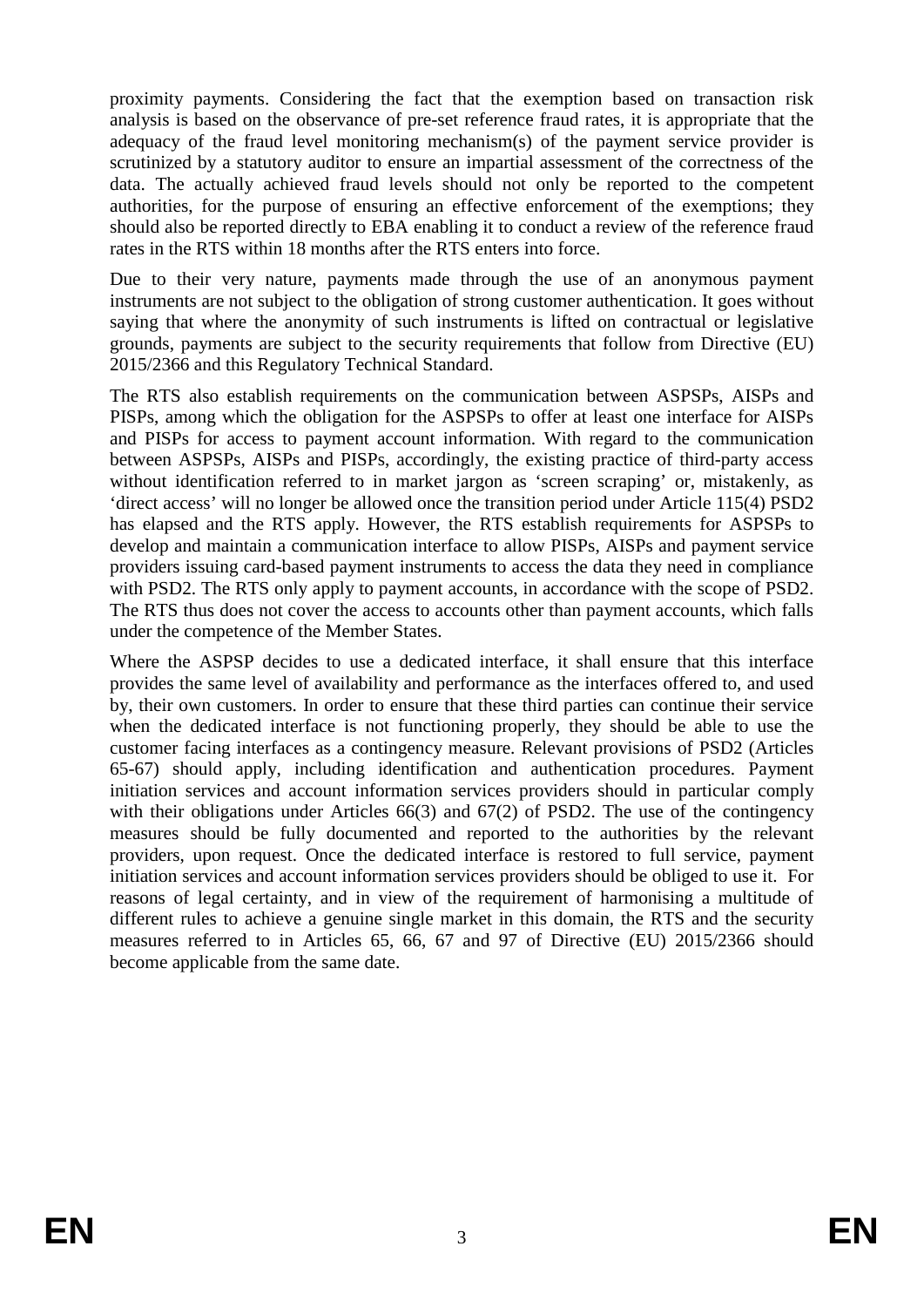#### **COMMISSION DELEGATED REGULATION (EU) No …/..**

#### **of XXX**

#### **supplementing Directive 2015/2366 of the European Parliament and of the Council with regard to regulatory technical standards for strong customer authentication and common and secure open standards of communication**

#### (Text with EEA relevance)

#### THE EUROPEAN COMMISSION,

Having regard to the Treaty on the Functioning of the European Union,

Having regard to Directive (EU) 2015/2366 of the European Parliament and of the Council of 25 November 2015 on payment services in the internal market, amending Directives 2002/65/EC, 2009/110/EC and 2013/36/EU and Regulation (EU) No 1093/2010, and repealing Directive 2007/64/EC, and in particular the second subparagraph of Article 98(4) thereof<sup>[1](#page-3-0)</sup>,

Whereas:

- (1) Payment services offered electronically should be carried out in a secure manner, adopting technologies able to guarantee the safe authentication of the user and to reduce, to the maximum extent possible, the risk of fraud. The authentication procedure should include, in general, transaction monitoring mechanisms to detect attempts to use a payment service user's personalised security credentials that were lost, stolen, or misappropriated and should also ensure that the payment service user is the legitimate user and therefore is giving consent for the transfer of funds and access to its account information through a normal use of the personalised security credentials. Furthermore, it is necessary to specify the requirements of the strong customer authentication that should be applied each time a payer accesses its payment account online, initiates an electronic payment transaction or carries out any action through a remote channel which may imply a risk of payment fraud or other abuse, by requiring the generation of an authentication code which should be resistant against the risk of being forged in its entirety or by disclosure of any of the elements upon which the code was generated.
- (2) As fraud methods are constantly changing, the requirements of strong customer authentication should allow for innovation in the technical solutions addressing the emergence of new threats to the security of electronic payments. To ensure that the requirements to be laid down are effectively implemented on a continuous basis, it is also appropriate to require that the security measures for the application of strong customer authentication and its exemptions, the measures to protect confidentiality and integrity of the personalised security credentials, and the measures establishing common and secure open standards of communication are documented, periodically tested, evaluated and audited by internal or statutory auditors. In order to allow

<span id="page-3-0"></span><sup>&</sup>lt;sup>1</sup> OJ L 337, 23.12.2015 p. 35.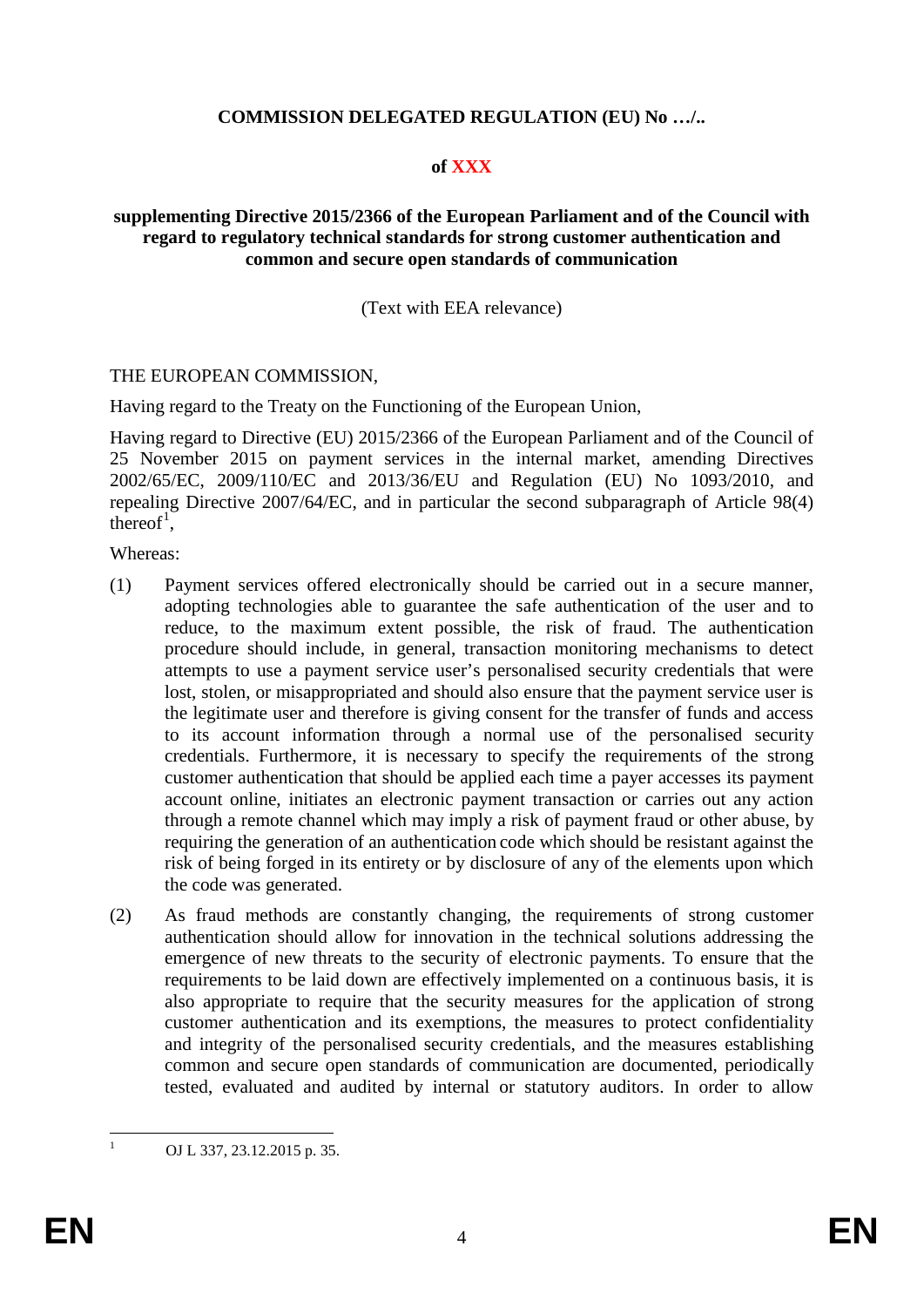competent authorities to monitor the quality of the review of these measures, such reviews should be made available to them upon their request.

- (3) As electronic remote payment transactions are subject to a higher risk of fraud, it is necessary to introduce additional requirements for the strong customer authentication of such transactions, ensuring that the elements dynamically link the transaction to an amount and a payee specified by the payer when initiating the transaction.
- (4) Dynamic linking is possible through the generation of authentication codes which is subject to a set of strict security requirements. To remain technologically neutral a specific technology for the implementation of authentication codes should not be required. Therefore authentication codes should be based on solutions such as generating and validating one-time passwords, digital signatures or other cryptographically underpinned validity assertions using keys or cryptographic material stored in the authentication elements, as long as the security requirements are fulfilled.
- (5) It is necessary to lay down specific requirements for the situation where the final amount is not known at the moment the payer initiates an electronic remote payment transaction, in order to ensure that the strong customer authentication is specific to the maximum amount that the payer has given consent for as referred to in Directive (EU) 2015/2366.
- (6) In order to ensure the application of strong customer authentication, it is also necessary to require adequate security features for the elements of strong customer authentication categorised as knowledge (something only the user knows), such as length or complexity, for the elements categorised as possession (something only the user possesses), such as algorithm specifications, key length and information entropy, and for the devices and software that read elements categorized as inherence (something the user is) such as algorithm specifications, biometric sensor and template protection features, in particular to mitigate the risk that those elements are uncovered, disclosed to and used by unauthorised parties. It is also necessary to lay down the requirements to ensure that those elements are independent, so that the breach of one does not compromise the reliability of the others, in particular when any of these elements are used through a multi-purpose device,namely a device such as a tablet or a mobile phone which can be used both for giving the instruction to make the payment and in the authentication process.
- (7) In accordance with Directive (EU) 2015/2366, exemptions to the principle of strong customer authentication have been defined based on the level of risk, amount, recurrence and the payment channel used for the execution of the payment transaction.
- (8) Actions which imply access to the balance and the recent transactions of a payment account without disclosure of sensitive payment data, recurring payments to the same payees which have been previously set up by the payer through the use of strong customer authentication, and payments to and from the same natural or legal person with accounts with the same payment service provider, pose a low level of risk, thus allowing payment service providers not to apply strong customer authentication. This leaves aside that in accordance with Articles 65, 66 and 67 Directive (EU) 2015/2366, payment initiation service providers, payment service providers issuing card-based payment instruments and account information service providers should only seek and obtain the necessary and essential information from the account servicing payment service provider for the provision of a given payment service with the consent of the payment service user. Such consent can be given individually for each request of information or for each payment to be initiated or, for account information service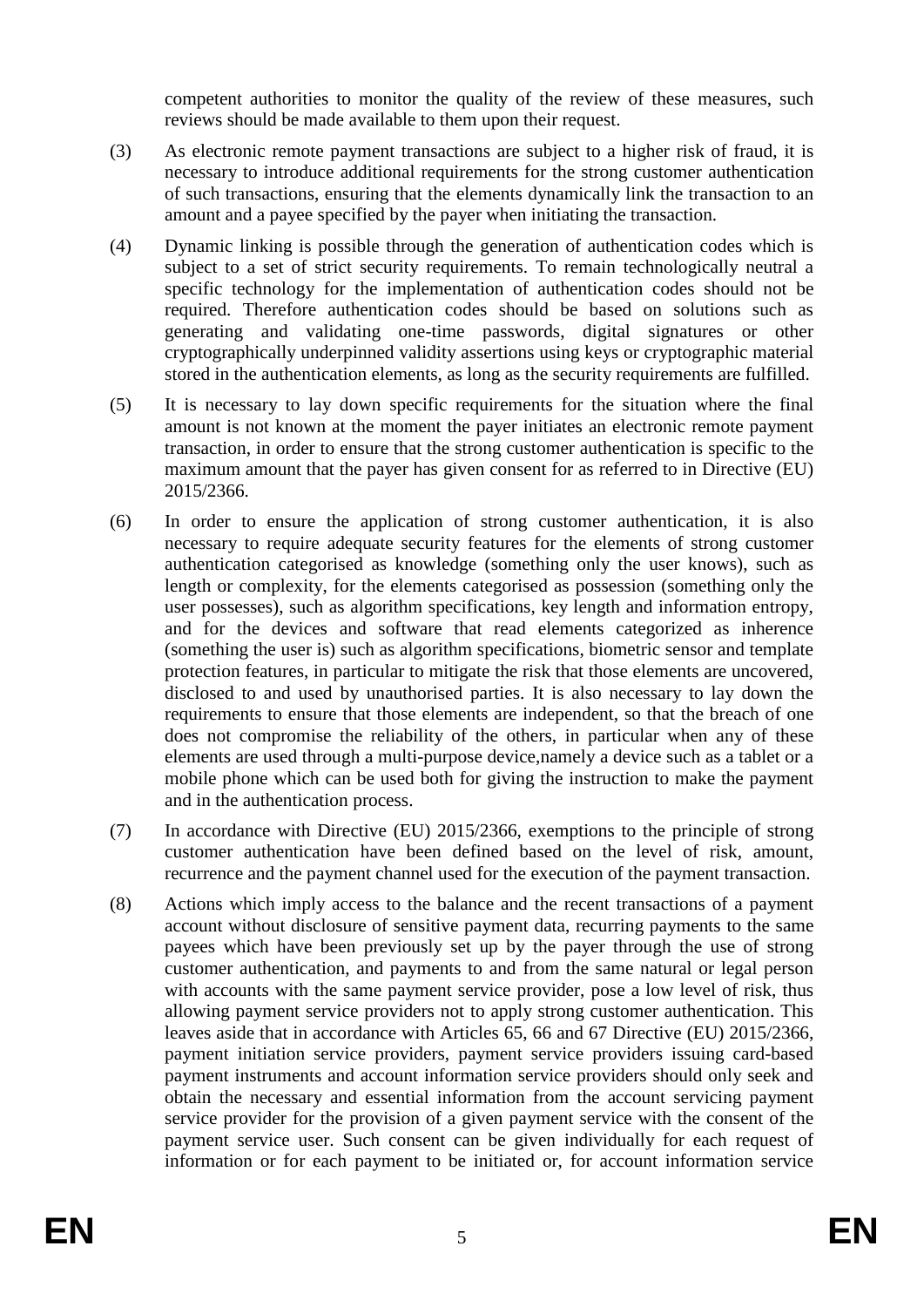providers, as a mandate for designated payment accounts and associated payment transactions as established in the contractual agreement with the payment service user.

- (9) Exemptions for low-value contactless payments at points of sale, which also take into account a maximum number of consecutive transactions or a certain fixed maximum value of consecutive transactions without applying strong customer authentication, allow for the development of user friendly and low risk payment services and should therefore be provided for. It is also appropriate to establish an exemption for the case of electronic payment transactions initiated at unattended terminals where the use of strong customer authentication may not always be easy to apply due to operational reasons (e.g. to avoid queues and potential accidents at toll gates or for other safety or security risks)*.*
- (10) Similar to the exemption for low value contactless payments at the point of sale, a proper balance needs to be struck between the interest in enhanced security in remote payments and the needs of user-friendliness and accessibility of payments in the area of e-commerce. In line with those principles, thresholds below which no strong customer authentication needs to be applied should be set in a prudent manner, to cover only online purchases of low value. The thresholds for online purchases should be set more prudently, considering that the fact that the person is not physically present when making the purchase is posing a slightly higher security risk.
- (11) The requirements of strong customer authentication apply to payments initiated by the payer, regardless of whether the payer is a natural person or a legal entity. Many corporate payments are initiated through dedicated processes or protocols which can guarantee the high levels of payment security that Directive (EU) 2015/2366 aims to reach through strong customer authentication. When the competent authorities establish that those corporate payment processes and protocols achieve the objectives of Directive (EU) 2015/2366 in terms of security, payment service providers may be exempted from the strong customer authentication requirements.
- (12) In the case of real-time transaction risk analysis that categorise a payment transaction as low risk, it is also appropriate to introduce an exemption for the payment service provider that intends not to apply strong customer authentication through the adoption of effective and risk-based requirements which ensure the safety of the payment service user's funds and personal data. Those risk-based requirements should combine the scores of the risk analysis, confirming that no abnormal spending or behavioural pattern of the payer has been identified, taking into account other risk factors including information on the location of the payer and of the payee with monetary thresholds based on fraud rates calculated for remote payments. Where, on the basis of the realtime transaction risk analysis, a payment cannot be qualified as posing a low level of risk, the payment service provider should revert to strong customer authentication. The maximum value of such risk based exemption should be set in a manner ensuring a very low corresponding fraud rate, also by comparison to the fraud rates of all the payment transactions of the payment service provider, including those authenticated through strong customer authentication, within a certain period of time and on a rolling basis.
- (13) For the purpose of ensuring an effective enforcement, payment service providers, that wish to benefit from the exemptions from strong customer authentication based on risk analysis, should regularly monitor and make available to competent authorities and to the European Banking Authority (EBA), for each payment instrument and payment transaction, the value of unauthorised payment transactions and the observed fraud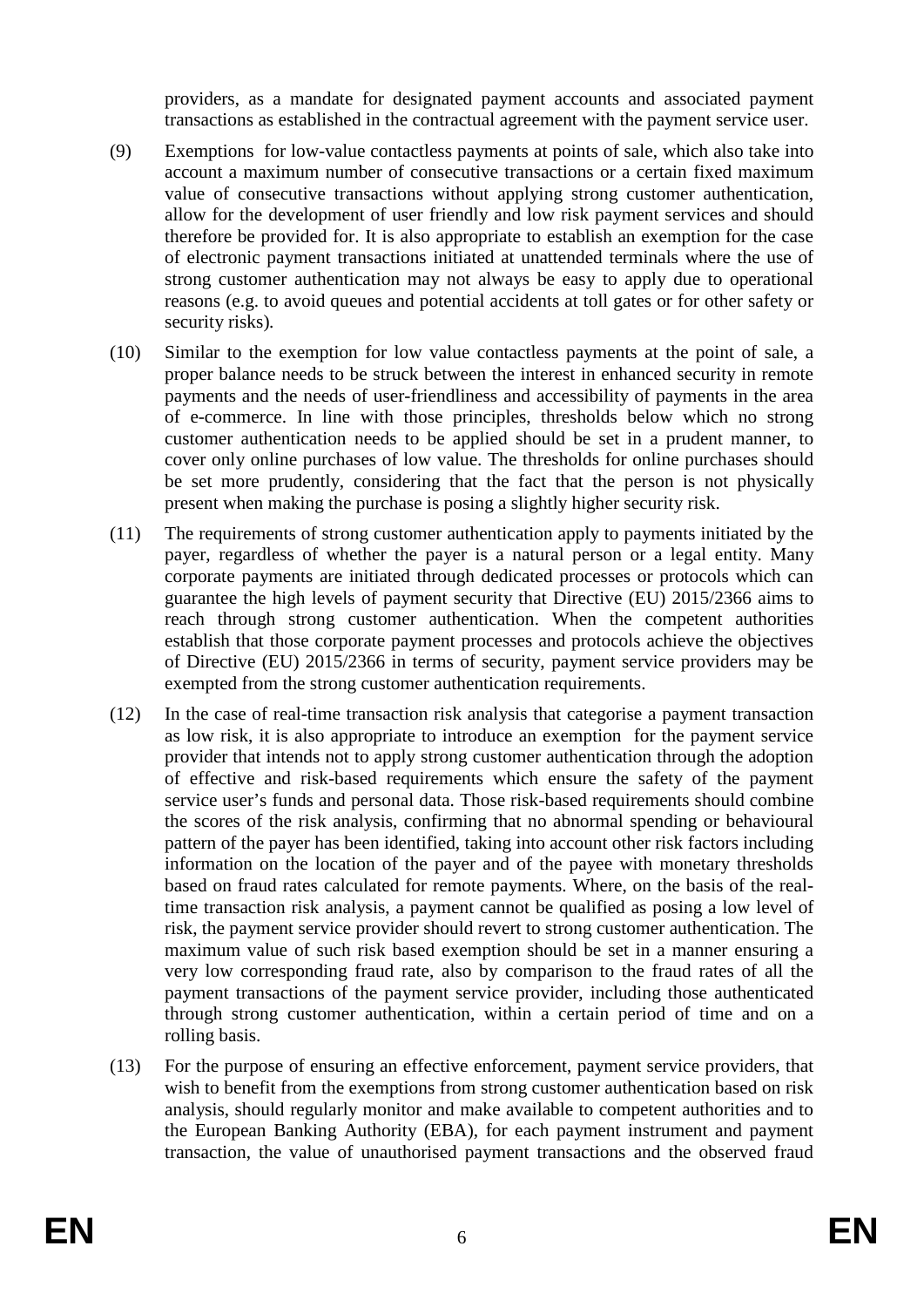rates for all their payment transactions, whether authenticated through strong customer authentication or executed under a relevant exemption.

- (14) The collection of this new historical evidence on the fraud rates of electronic payment transactions will also provide evidence contributing to an effective review by the EBA of the thresholds for an exemption to strong customer authentication based on a realtime transaction risk analysis. The EBA should review and submit draft updates to the Commission of these regulatory technical standards, where appropriate, by submitting new draft thresholds and corresponding fraud rates with the aim of enhancing the security of remote electronic payments, in accordance with Article 98(5) of Directive (EU) 2015/2366 and with Article 10 of Regulation (EU) No 1093/2010 of the European Parliament and of the Council<sup>[2](#page-6-0)</sup>.
- (15) Payment service providers that make use of any of the exemptions to be provided for should be allowed at any time to choose to apply strong customer authentication to the actions and to the payment transactions referred to in those provisions. In the case of remote payments, consumers should also have the choice to revert back to strong customer authentication where, in a given case, they consider this more safe and secure.
- (16) The measures that protect the confidentiality and integrity of personalised security credentials, as well as authentication devices and software, should limit the risks relating to fraud through unauthorised use of payment instruments and unauthorised access to payment accounts. To this end it is necessary to introduce requirements on the secure creation and delivery of the personalised security credentials and their association with the payment service user, and to provide conditions for the renewal and deactivation of those credentials.
- (17) In order to ensure effective and secure communication between the relevant actors in the context of account information services, payment initiation services and confirmation on the availabilty of funds, it is necessary to specify the requirements of common and secure open standards of communication to be met by all relevant payment service providers.
- (18) Each account servicing payment service provider with payment accounts that are accessible online should offer at least one interface enabling secure communication with account information service providers, payment initiation service providers and payment service providers issuing card-based payment instruments. The interface should enable the account information service providers, payment initiation service providers and payment service providers issuing card-based payment instruments to identify themselves to the account servicing payment service provider. It should also allow account information service providers and payment initiation service providers to rely on the authentication procedures provided by the account servicing payment service provider to the payment service user. Directive (EU) 2015/2366 provides for the access and use of payment account information by account information service providers. This regulation therefore does not change the rules of access to accounts other than payment accounts.

<span id="page-6-0"></span><sup>&</sup>lt;sup>2</sup> Regulation (EU) No 1093/2010 of the European Parliament and of the Council of 24 November 2010 establishing a European Supervisory Authority (European Banking Authority), amending Decision No 716/2009/EC and repealing Commission Decision 2009/78/EC (OJ L 331, 15.12.2010, p. 12).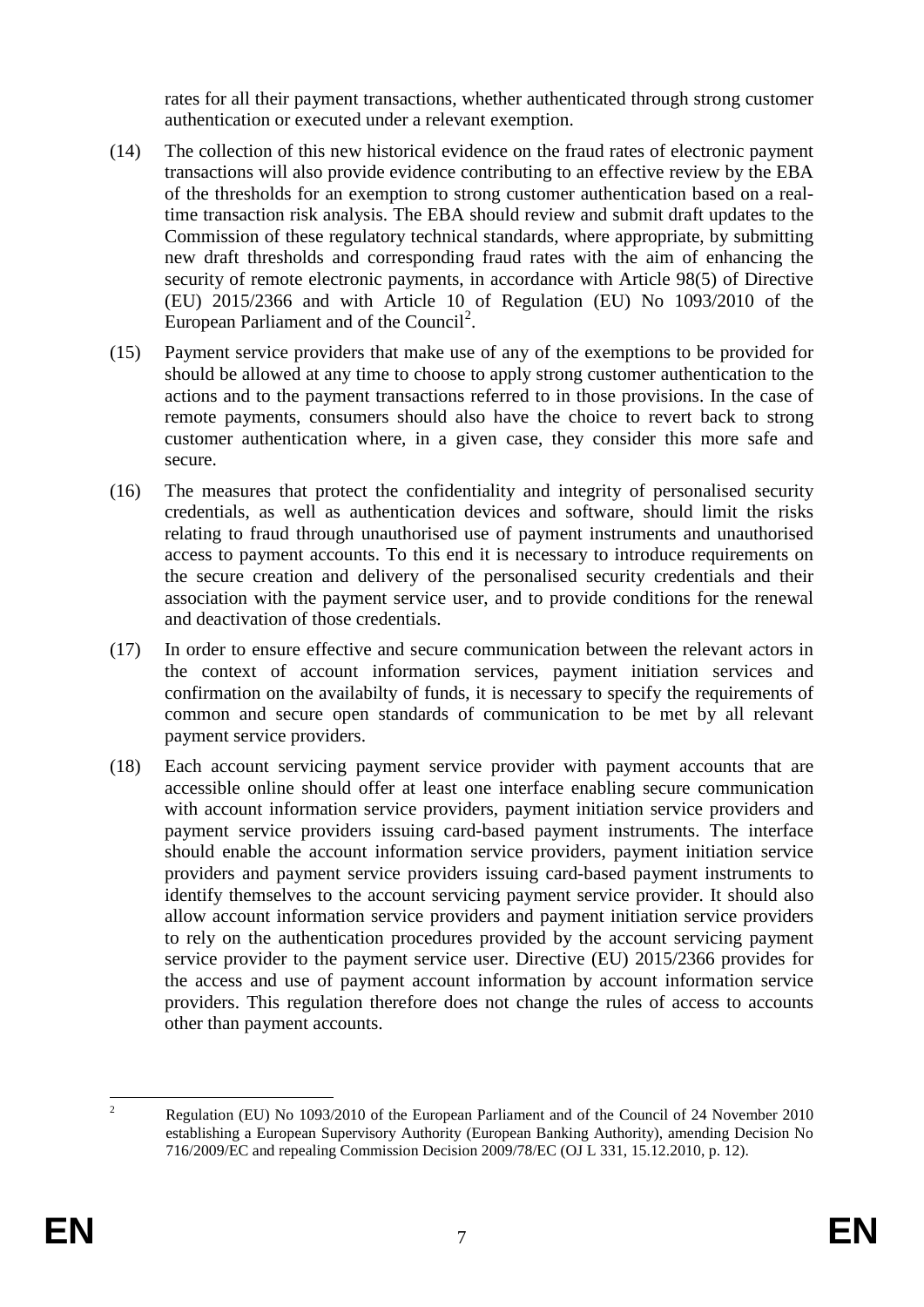- (19) In order to allow account information service providers, payment initiation service providers, and payment service providers issuing card-based payment instruments to develop their technical solutions, the technical specification of the interface should be adequately documented and made publicly available. Moreover, the account servicing payment service provider should offer a facility enabling the payment service providers to test the technical solutions. To ensure the interoperability of different technological communication solutions, the interface should use standards of communication which are developed by international or European standardisation organisations. To ensure technology and business-model neutrality, the account servicing payment service providers should be free to decide whether to offer an interface that is dedicated to the communication with account information service providers, payment initiation service providers, and payment service providers issuing card-based payment instruments, or to allow, for that communication the use of the interface for the identification and communication with the account servicing payment service providers' payment service users*.*
- (20) Where access to payment accounts is offered by means of a dedicated interface, in order to ensure the right of payment service users to make use of payment initiation service providers and of services enabling access to account information, as provided for in Directive (EU) 2015/2366, it is necessary to require that dedicated interfaces have the same level of availability and performance as the interface available to the payment service user. To ensure that the payment service providers who are making use of the dedicated interface can continue to provide their services in case of problems with availability or inadequate performance, it is necessary to provide a fallback mechanism that will allow such providers to use the interface for the identification and communication with the account servicing payment service providers' payment service users under certain conditions and requirements.
- (21) In order to allow competent authorities to effectively supervise and monitor the implementation and management of the communication interfaces, the account servicing payment service providers should make a summary of the relevant documentation available on their website, and provide, upon request, the competent authorities with documentation of the solutions in case of emergencies. Where the account servicing payment service provider has implemented a dedicated interface, it should also provide the competent authority, on its request, with the statistics on the availability and performance of that interface.
- (22) In order to safeguard the confidentiality and the integrity of data, it is necessary to ensure the security of communication sessions between account servicing payment service providers, account information service providers, payment initiation service providers and payment service providers issuing card-based payment instruments. It is in particular necessary to require that secure encryption is applied between account information service providers, payment initiation service providers, payment service providers issuing card-based payment instruments and account servicing payment service providers when exchanging data.
- (23) To improve user confidence and ensure strong customer authentication, the use of electronic identification means and trust services as set out in Regulation (EU) No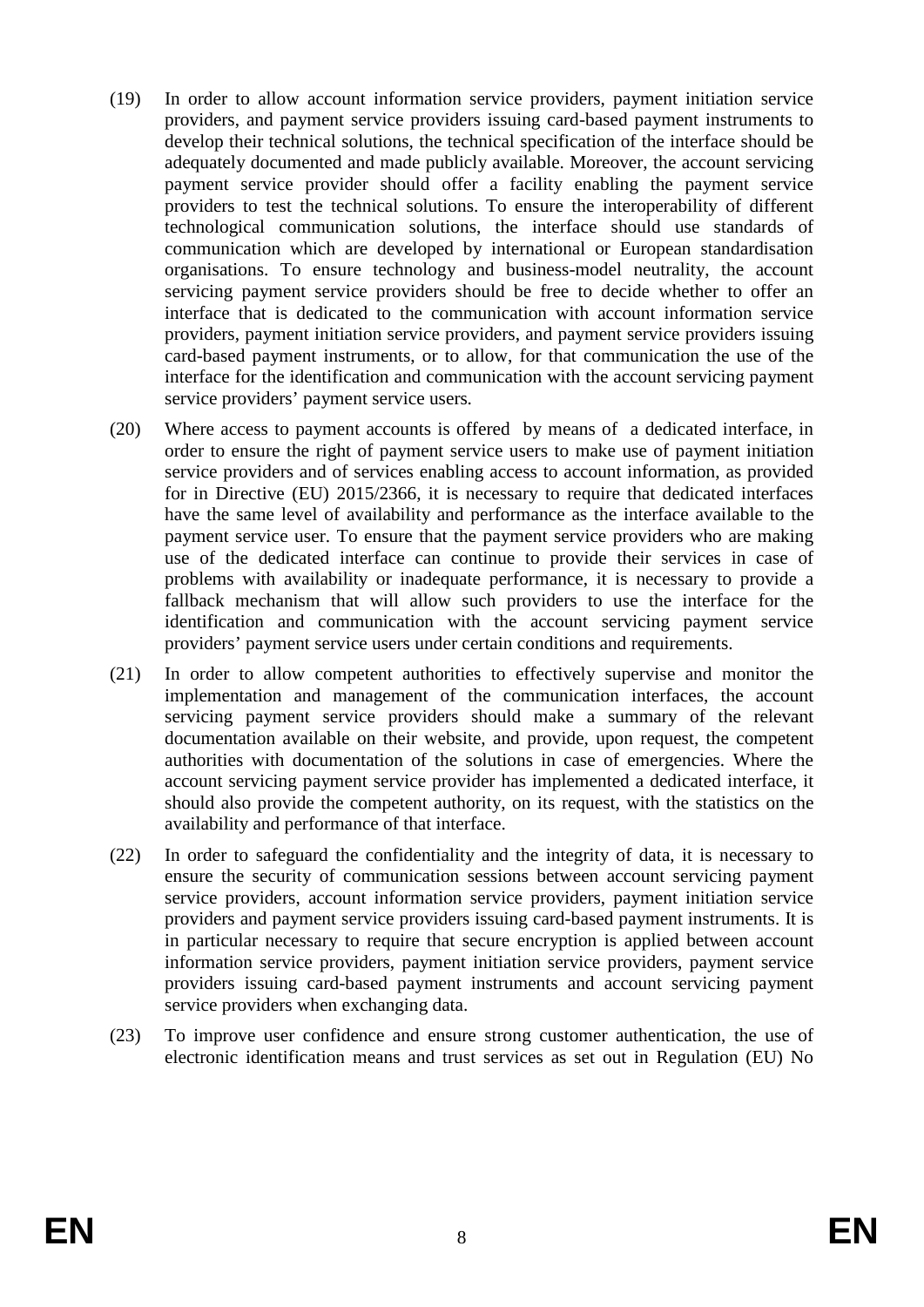$910/2014$  of the European Parliament and of the Council<sup>[3](#page-8-0)</sup> should be taken into account, in particular with regard to notified electronic identification schemes

- (24) For reasons of legal certainty, it is appropriate that this Regulation be applicable from the same date as Articles 65, 66, 67 and 97 of Directive 2015/2366.
- (25) This Regulation is based on the draft regulatory technical standards submitted by the EBA to the Commission.
- (26) EBA has conducted open and transparent public consultations on the draft regulatory technical standards on which this Regulation is based, analysed the potential related costs and benefits and requested the opinion of the Banking Stakeholder Group established in accordance with Article 37 of Regulation (EU) No 1093/2010.

HAS ADOPTED THIS REGULATION:

# **CHAPTER I GENERAL PROVISIONS**

## *Article 1*

#### *Subject matter*

This Regulation establishes the requirements to be complied with by payment service providers for the purpose of implementing security measures which enable them to do the following:

- (a) apply the procedure of strong customer authentication in accordance with Article 97 of Directive (EU) 2015/2366;
- (b) exempt the application of the security requirements of strong customer authentication, subject to specified and limited conditions based on the level of risk, the amount and the recurrence of the payment transaction and of the payment channel used for its execution;
- (c) protect the confidentiality and the integrity of the payment service user's personalised security credentials;
- (d) establish common and secure open standards for the communication between account servicing payment service providers, payment initiation service providers, account information service providers, payers, payees and other payment service providers in relation to the provision and use of payment services in application of Title IV of Directive (EU) 2015/2366.

## *Article 2*

## *General authentication requirements*

1. Payment service providers shall have transaction monitoring mechanisms in place that enable them detect unauthorised or fraudulent payment transactions for the purpose of the implementation of the security measures referred to in points (a) and (b) of Article 1.

<span id="page-8-0"></span><sup>&</sup>lt;sup>3</sup> Regulation (EU) No 910/2014 of the European Parliament and of the Council of 23 July 2014 on electronic identification and trust services for electronic transactions in the internal market and repealing Directive 1999/93/EC (OJ L 257, 28.8.2014, p. 53).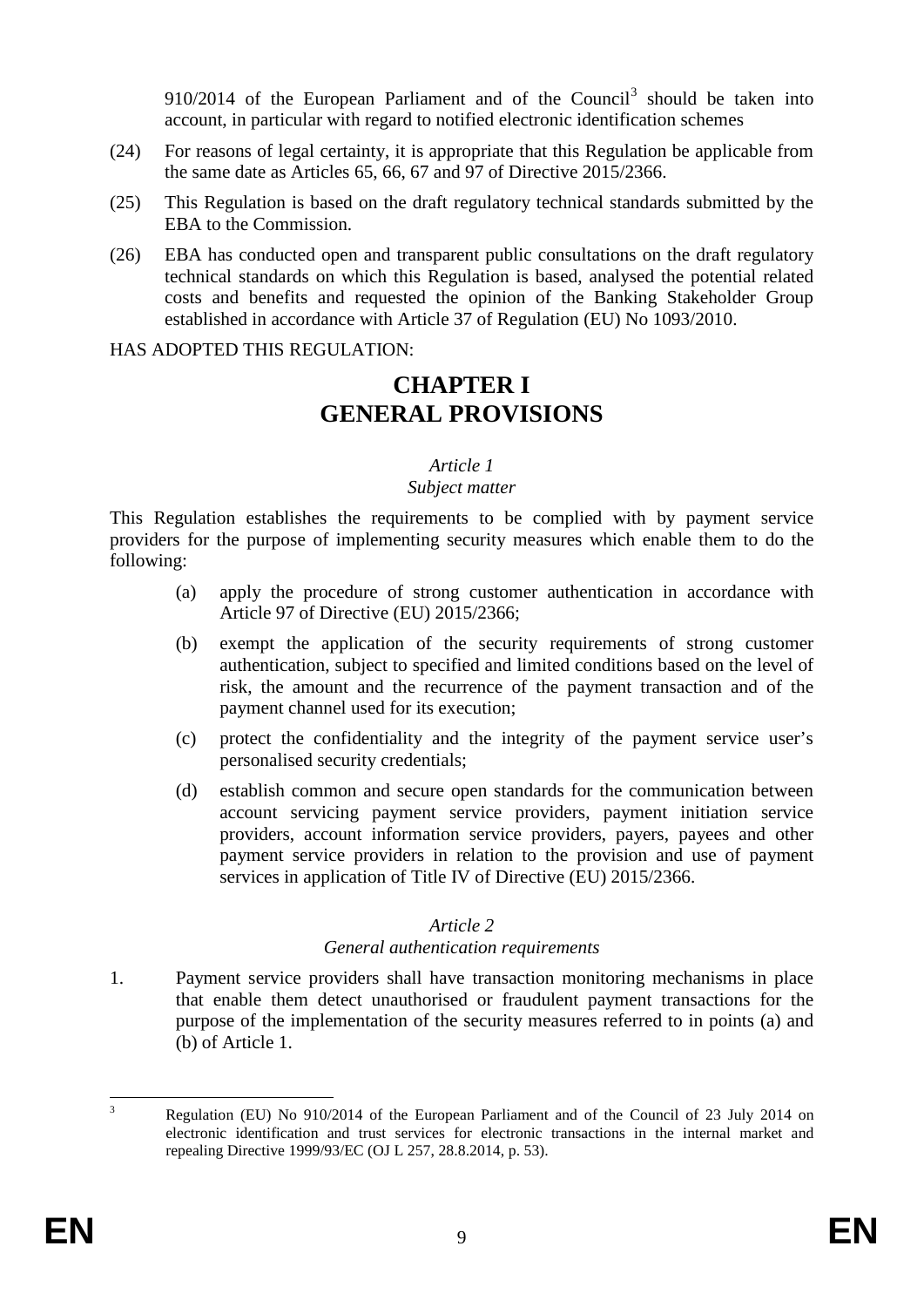Those mechanisms shall be based on the analysis of payment transactions taking into account elements which are typical of the payment service user in the circumstances of a normal use of the personalised security credentials.

- 2. Payment service providers shall ensure that the transaction monitoring mechanisms take into account, at a minimum, each of the following risk-based factors:
	- (a) lists of compromised or stolen authentication elements;
	- (b) the amount of each payment transaction;
	- (c) known fraud scenarios in the provision of payment services;
	- (d) signs of malware infection in any sessions of the authentication procedure.

#### *Article 3*

#### *Review of the security measures*

- 1. The implementation of the security measures referred to in Article 1 shall be documented, periodically tested, evaluated and audited by internal or statutory auditors in accordance with the applicable audit framework of the payment service provider.
- 2. The period between the audit reviews referred to in paragraph 1 shall be determined taking into account the relevant accounting and statutory audit framework applicable to the payment service provider.

However, payment service providers that make use of the exemption referred to in Article 18 shall perform a statutory audit for the methodology, the model and the reported fraud rates at a minimum on a yearly basis.

3. The audit review shall evaluate and report on the compliance of the payment service provider's security measures with the requirements set out in this Regulation.

The entire report shall be made available to competent authorities upon their request.

# **CHAPTER II**

# **SECURITY MEASURES FOR THE APPLICATION OF STRONG CUSTOMER AUTHENTICATION**

#### *Article 4*

#### *Authentication code*

1. Where payment service providers apply strong customer authentication in accordance with Article 97(1) of Directive (EU) 2015/2366, the authentication shall be based on two or more elements which are categorised as knowledge, possession and inherence and shall result in the generation of an authentication code.

The authentication code shall be only accepted once by the payment service provider when the payer uses the authentication code to access its payment account online, to initiate an electronic payment transaction or to carry out any action through a remote channel which may imply a risk of payment fraud or other abuses.

2. For the purpose of paragraph 1, payment service providers shall adopt security measures ensuring that each of the following requirements is met: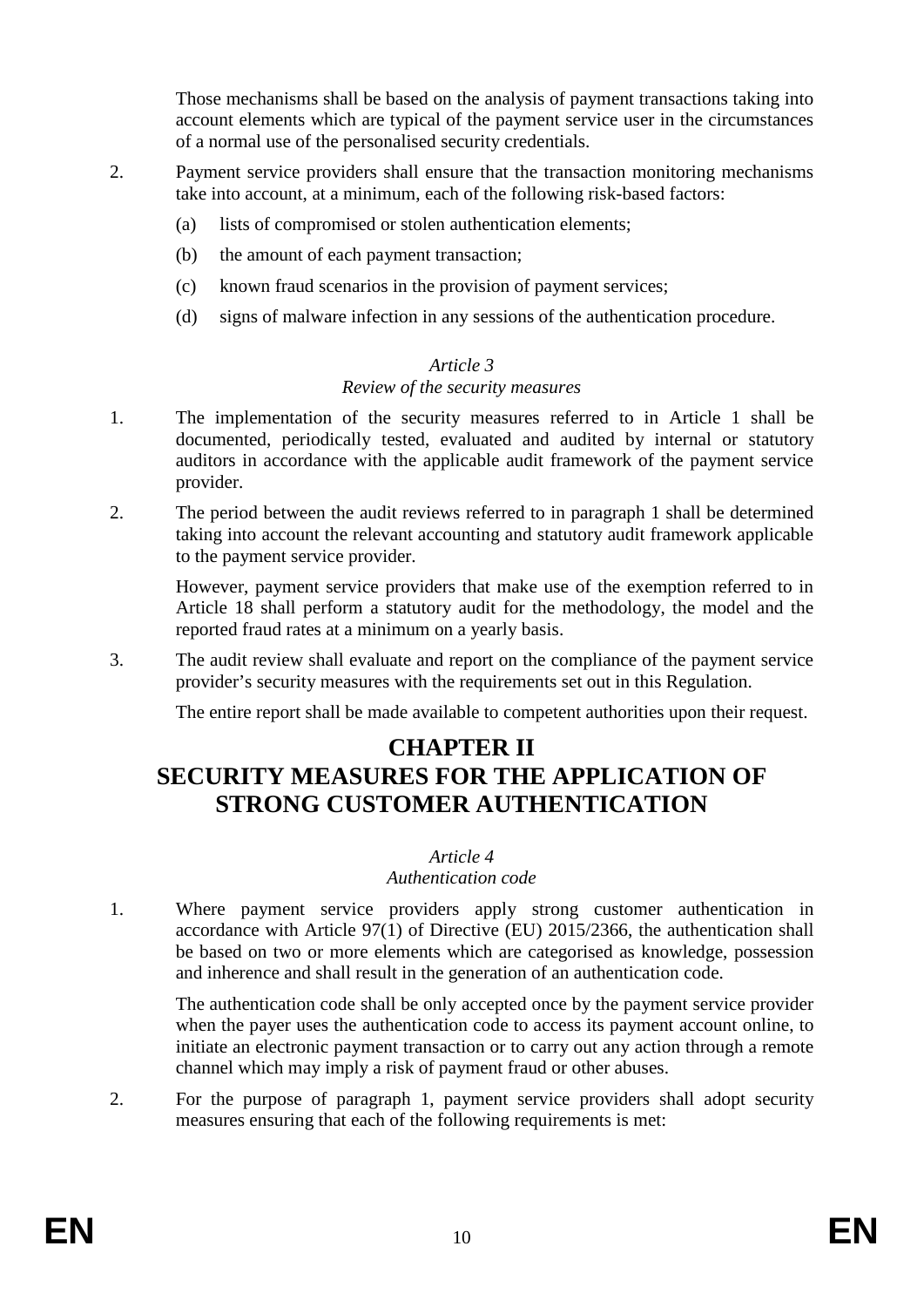- (a) no information on any of the elements referred to in paragraph 1 can be derived from the disclosure of the authentication code;
- (b) it is not possible to generate a new authentication code based on the knowledge of any other authentication code previously generated;
- (c) the authentication code cannot be forged.
- 3. Payment service providers shall ensure that the authentication by means of generating an authentication code includes each of the following measures:
	- (a) where the authentication for remote access, remote electronic payments and any other actions through a remote channel which may imply a risk of payment fraud or other abuses has failed to generate an authentication code for the purposes of paragraph 1, it shall not be possible to identify which of the elements referred to in that paragraph was incorrect;
	- (b) the number of failed authentication attempts that can take place consecutively*,* after which the actions referred to in Article 97(1) of Directive (EU) 2015/2366 shall be temporarily or permanently blocked, shall not exceed five times within a given period of time;
	- (c) the communication sessions are protected against the capture of authentication data transmitted during the authentication and against manipulation by unauthorised parties in accordance with the requirements in Chapter V;
	- (d) a maximum time without activity by the payer after being authenticated for accessing its payment account online shall not exceed five minutes.
- 4. Where the block referred to in paragraph 3(b) is temporary, the duration of that block and the number of retries shall be established based on the characteristics of the service provided to the payer and all the relevant risks involved, taking into account, at a minimum, the factors referred to in Article 2(3).

The payer shall be alerted before the block is made permanent.

Where the block has been made permanent, a secure procedure shall be established allowing the payer to regain use of the blocked electronic payment instruments.

## *Article 5*

## *Dynamic linking*

- 1. Where payment service providers apply strong customer authentication in accordance with Article 97(2) of Directive (EU) 2015/2366, in addition to the requirements of Article 4 of this Regulation, they shall also adopt security measures that meet each of the following requirements:
	- (a) the payer is made aware of the amount of the payment transaction and of the payee*;*
	- (b) the authentication code generated is specific to the amount of the payment transaction and the payee agreed to by the payer when initiating the transaction;
	- (c) the authentication code accepted by the payment service provider corresponds to the original specific amount of the payment transaction and to the identity of the payee agreed to by the payer;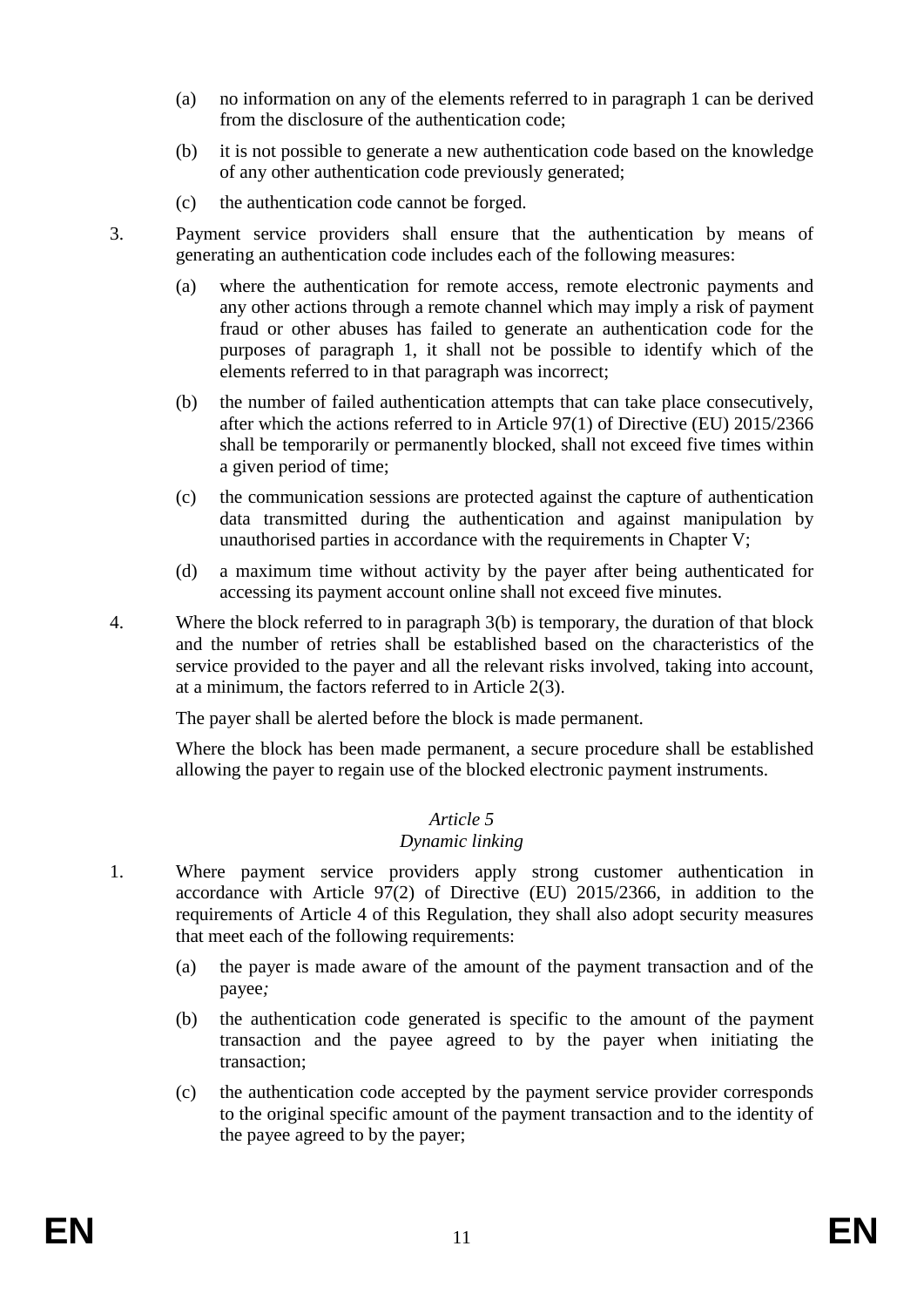- (d) any change to the amount or the payee results in the invalidation of the authentication code generated.
- 2. For the purpose of paragraph 1, payment service providers shall adopt security measures which ensure the confidentiality, authenticity and integrity of each of the following:
	- (a) the amount of the transaction and the payee throughout all of the phases of the authentication;
	- (b) the information displayed to the payer throughout all of the phases of the authentication including the generation, transmission and use of the authentication code.
- 3. For the purpose of paragraph 1(b) and where payment service providers apply strong customer authentication in accordance with Article 97(2) of Directive (EU) 2015/2366 the following requirements for the authentication code shall apply:
	- (a) in relation to a card-based payment transaction for which the payer has given consent to the exact amount of the funds to be blocked pursuant to Article 75(1) of that Directive, the authentication code shall be specific to the amount that the payer has given consent to be blocked and agreed to by the payer when initiating the transaction;
	- (b) in relation to payment transactions for which the payer has given consent to execute a batch of remote electronic payment transactions to one or several payees, the authentication code shall be specific to the total amount of the batch of payment transactions and to the specified payees.

#### *Article 6*

#### *Requirements of the elements categorised as knowledge*

- 1. Payment service providers shall adopt measures to mitigate the risk that the elements of strong customer authentication categorised as knowledge are uncovered by, or disclosed to, unauthorised parties.
- 2. The use by the payer of those elements shall be subject to mitigation measures in order to prevent their disclosure to unauthorised parties.

#### *Article 7*

*Requirements of the elements categorised as possession*

- 1. Payment service providers shall adopt measures to mitigate the risk that the elements of strong customer authentication categorised as possession are used by unauthorised parties.
- 2. The use by the payer of those elements shall be subject to measures designed to prevent replication of the elements.

#### *Article 8 Requirements of devices and software linked to elements categorised as inherence*

1. Payment service providers shall adopt measures to mitigate the risk that the authentication elements categorised as inherence and read by access devices and software provided to the payer are uncovered by unauthorised parties. At a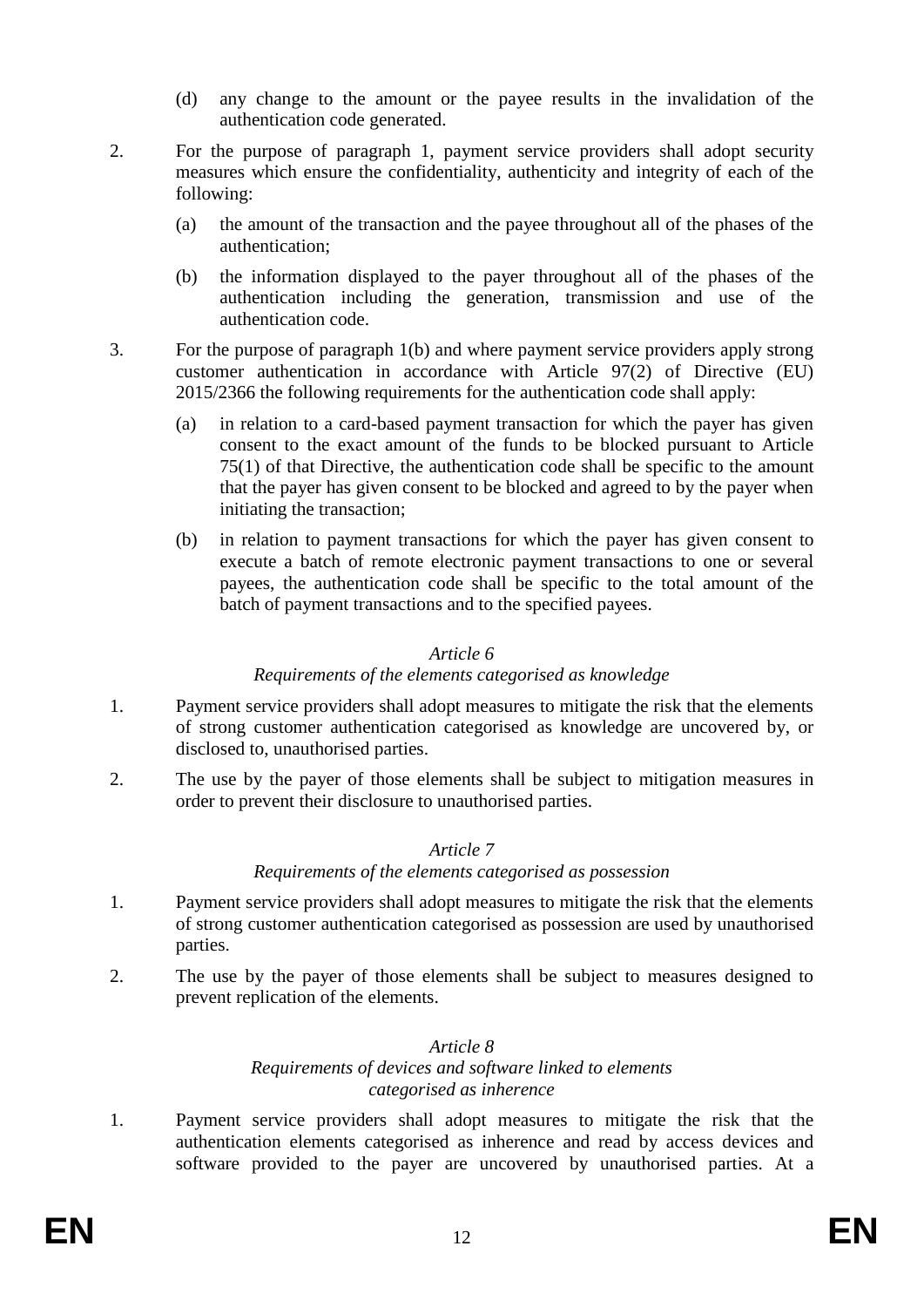minimum, the payment service providers shall ensure that those access devices and software have a very low probability of an unauthorised party being authenticated as the payer.

2. The use by the payer of those elements shall be subject to measures ensuring that those devices and the software guarantee resistance against unauthorised use of the elements through access to the devices and the software.

#### *Article 9*

#### *Independence of the elements*

- 1. Payment service providers shall ensure that the use of the elements of strong customer authentication referred to in Articles 6, 7 and 8 is subject to measures which ensure that, in terms of technology, algorithms and parameters, the breach of one of the elements does not compromise the reliability of the other elements.
- 2. Payment service providers shall adopt security measures, where any of the elements of strong customer authentication or the authentication code itself is used through a multi-purpose device, to mitigate the risk which would result from that multi-purpose device being compromised.
- 3. For the purposes of paragraph 2, the mitigating measures shall include each of the following:
	- (a) the use of separated secure execution environments through the software installed inside the multi-purpose device;
	- (b) mechanisms to ensure that the software or device has not been altered by the payer or by a third party;
	- (c) where alterations have taken place, mechanisms to mitigate the consequences thereof.

# **CHAPTER III EXEMPTIONS FROM STRONG CUSTOMER AUTHENTICATION**

## *Article 10*

## *Payment account information*

- 1. Payment service providers shall be allowed not to apply strong customer authentication, subject to compliance with the requirements laid down in Article 2 and to paragraph 2 of this Article and, where a payment service user is limited to accessing either or both of the following items online without disclosure of sensitive payment data:
	- (a) the balance of one or more designated payment accounts;
	- (b) the payment transactions executed in the last 90 days through one or more designated payment accounts.
- 2. For the purpose of paragraph 1, payment service providers shall not be exempted from the application of strong customer authentication where either of the following condition is met: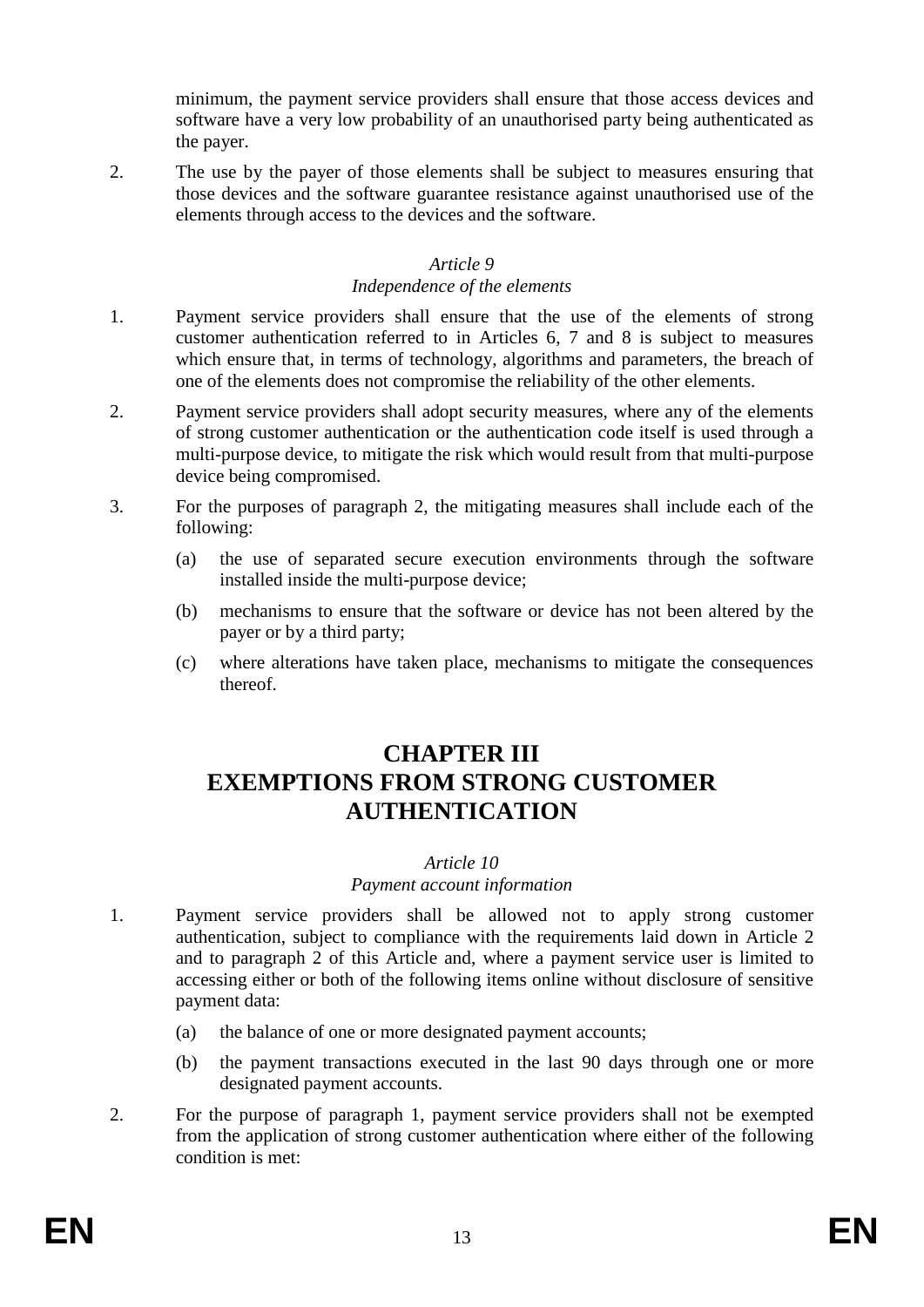- (a) the payment service user is accessing online the information specified in paragraph 1 for the first time;
- (b) more than 90 days have elapsed since the last time the payment service user accessed online the information specified in paragraph 1(b) and strong customer authentication was applied .

# *Article 11*

#### *Contactless payments at point of sale*

Payment service providers shall be allowed not to apply strong customer authentication, subject to compliance with the requirements laid down in Article 2, where the payer initiates a contactless electronic payment transaction provided that each of the following conditions is met:

- (a) the individual amount of the contactless electronic payment transaction does not exceed EUR 50;
- (b) the cumulative amount of previous contactless electronic payment transactions initiated by means of a payment instrument with a contactless functionality from the date of the last application of strong customer authentication does not exceed EUR 150;
- (c) the number of consecutive transactions initiated via the payment instrument offering a contactless functionality since the last application of strong customer authentication does not exceed five.

## *Article 12*

# *Transport fares and parking fees*

Payment service providers shall be allowed not to apply strong customer authentication, subject to compliance with the requirements laid down in Article 2, where the payer initiates an electronic payment transaction at an unattended payment terminal for the purpose of paying a transport fare or a parking fee.

#### *Article 13 Trusted beneficiaries*

- 1. Payment service providers shall apply strong customer authentication where a payer creates or amends a list of trusted beneficiaries through the payer's account servicing payment service provider.
- 2. Payment service providers shall be allowed not to apply strong customer authentication, subject to compliance with the general authentication requirements, where the payer initiates a payment transaction and the payee is included in a list of trusted beneficiaries previously created by the payer.

## *Article 14*

## *Recurring transactions*

1. Payment service providers shall apply strong customer authentication when a payer creates, amends, or initiates for the first time, a series of recurring transactions with the same amount and with the same payee.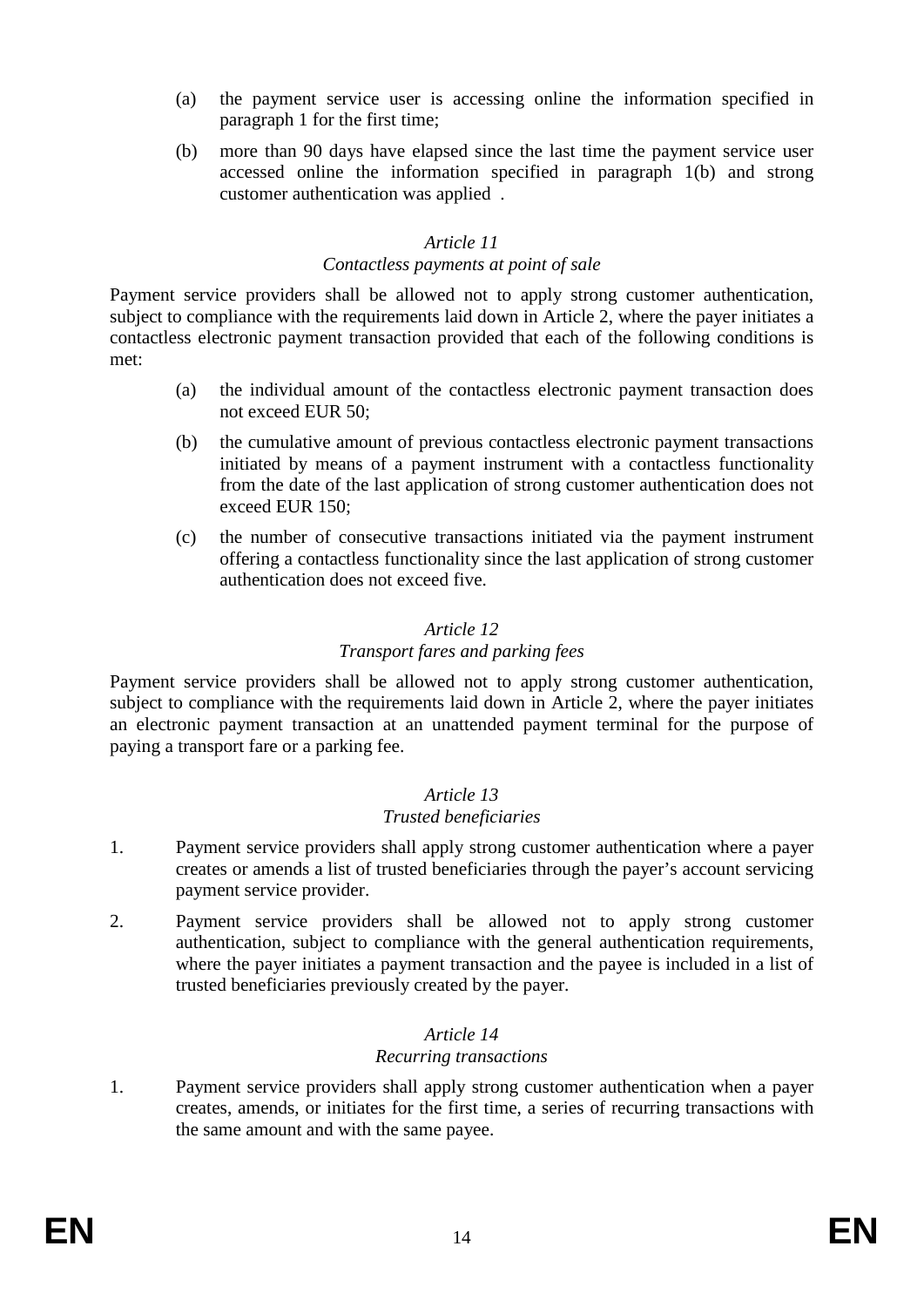2. Payment service providers shall be allowed not to apply strong customer authentication, subject to compliance with the general authentication requirements, for the initiation of all subsequent payment transactions included in the series of payment transactions referred to in paragraph 1.

# *Article 15*

# *Credit transfers between accounts held by the same natural or legal person*

Payment service providers shall be allowed not to apply strong customer authentication, subject to compliance with the requirements laid down in Article 2, where the payer initiates a credit transfer in circumstances where the payer and the payee are the same natural or legal person and both payment accounts are held by the same account servicing payment service provider.

# *Article 16*

# *Low-value transactions*

Payment service providers shall be allowed not to apply strong customer authentication, where the payer initiates a remote electronic payment transaction provided that the following conditions are met:

- (a) the amount of the remote electronic payment transaction does not exceed EUR 30;
- (b) the cumulative amount of previous remote electronic payment transactions initiated by the payer since the last application of strong customer authentication does not, exceed EUR 100
- (c) the number of previous remote electronic payment transactions initiated by the payer since the last application of strong customer authentication does not exceed 5 consecutive individual remote electronic payment transactions.

# *Article 17*

## *Secure corporate payment systems*

Payment service providers shall be allowed not to apply strong customer authentication in respect of legal persons initiating electronic payment transactions through the use of dedicated corporate payment processes or protocols where the competent authorities are satisfied that those processes or protocols guarantee at least equivalent levels of security to those aimed for by Directive 2015/2366.

## *Article 18*

## *Transaction risk analysis*

- 1. Payment service providers shall be allowed not to apply strong customer authentication where the payer initiates a remote electronic payment transaction identified by the payment service provider as posing a low level of risk according to the transaction monitoring mechanisms referred to in Article 2 and in paragraph 3 of this Article.
- 2. An electronic payment transaction referred to in paragraph 1 shall be considered as posing a low level of risk where all the following conditions are met:
	- (a) where the fraud rate for that type of transaction, reported by the payment service provider and calculated in accordance with Article 19, is below the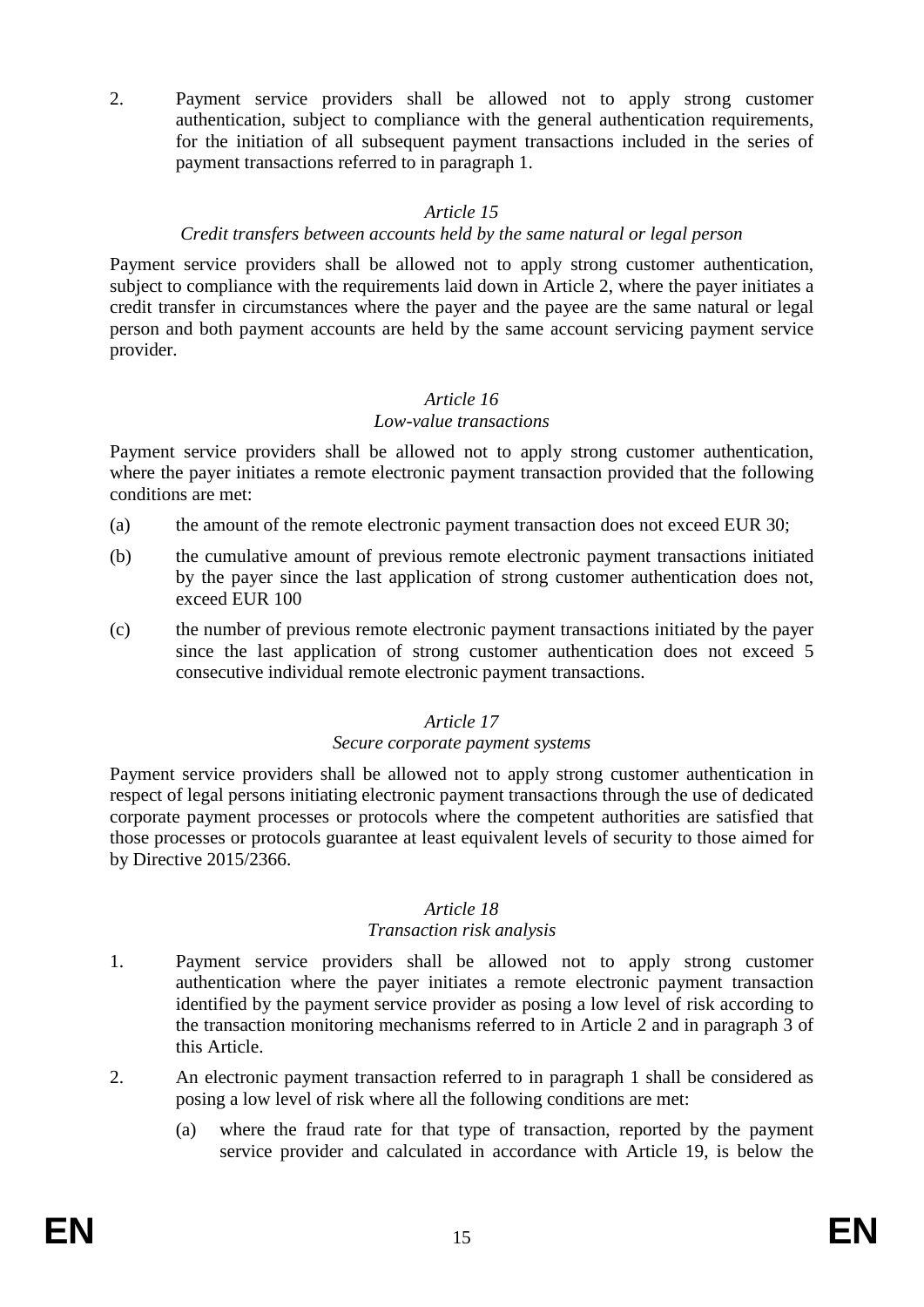reference fraud rates specified in the table set out in the Annex for 'remote electronic card-based payments' and 'remote electronic credit transfers' respectively;

- (b) where the amount of the transaction does not exceed the relevant Exemption Threshold Value ('ETV') specified in the table set out in the Annex;
- (c) where the following conditions, assessed on the basis of the transaction monitoring mechanisms referred to in paragraph 3, are met:
	- (i) no abnormal spending or behavioural pattern of the payer has been identified;
	- (ii) no unusual information about the payer's device/software access has been identified;
	- (iii) no malware infection in any session of the authentication procedure has been identified;
	- (iv) no known fraud scenario in the provision of payment services has been identified;
	- (v) the location of the payer is not abnormal;
	- (vi) the location of the payee is not identified as high risk.
- 3. Payment service providers that intend to exempt electronic remote payment transactions from strong customer authentication on the ground that they pose a low risk shall have in place transaction monitoring mechanisms that enable those providers to perform a real-time risk analysis of those transactions which takes into account, at a minimum, the risk-based factors set out in Article 2(2) and assesses, the following risk-based factors: the previous spending patterns of the individual payment service user;
	- (a) the payment transaction history of each of the payment service provider's payment service users;
	- (b) the location of the payer and of the payee at the time of the payment transaction in cases where the access device or the software is provided by the payment service provider;
	- (c) abnormal payment patterns of the payment service user in relation to the user's payment transaction history;
	- (d) in case the access device or the software is provided by the payment service provider, a log of the use of the access device or the software provided to the payment service user and the abnormal use of the access device or the software.

The assessment made by a payment service provider shall combine all those riskbased factors into a detailed risk scoring of each transaction, which would enable the assessment of the level of risk of each payment transaction.

## *Article 19*

## *Calculation of fraud rates*

1. For each type of transaction referred to in the table set out in the Annex, the payment service provider shall ensure that the overall fraud rates covering both payment transactions authenticated through strong customer authentication and those executed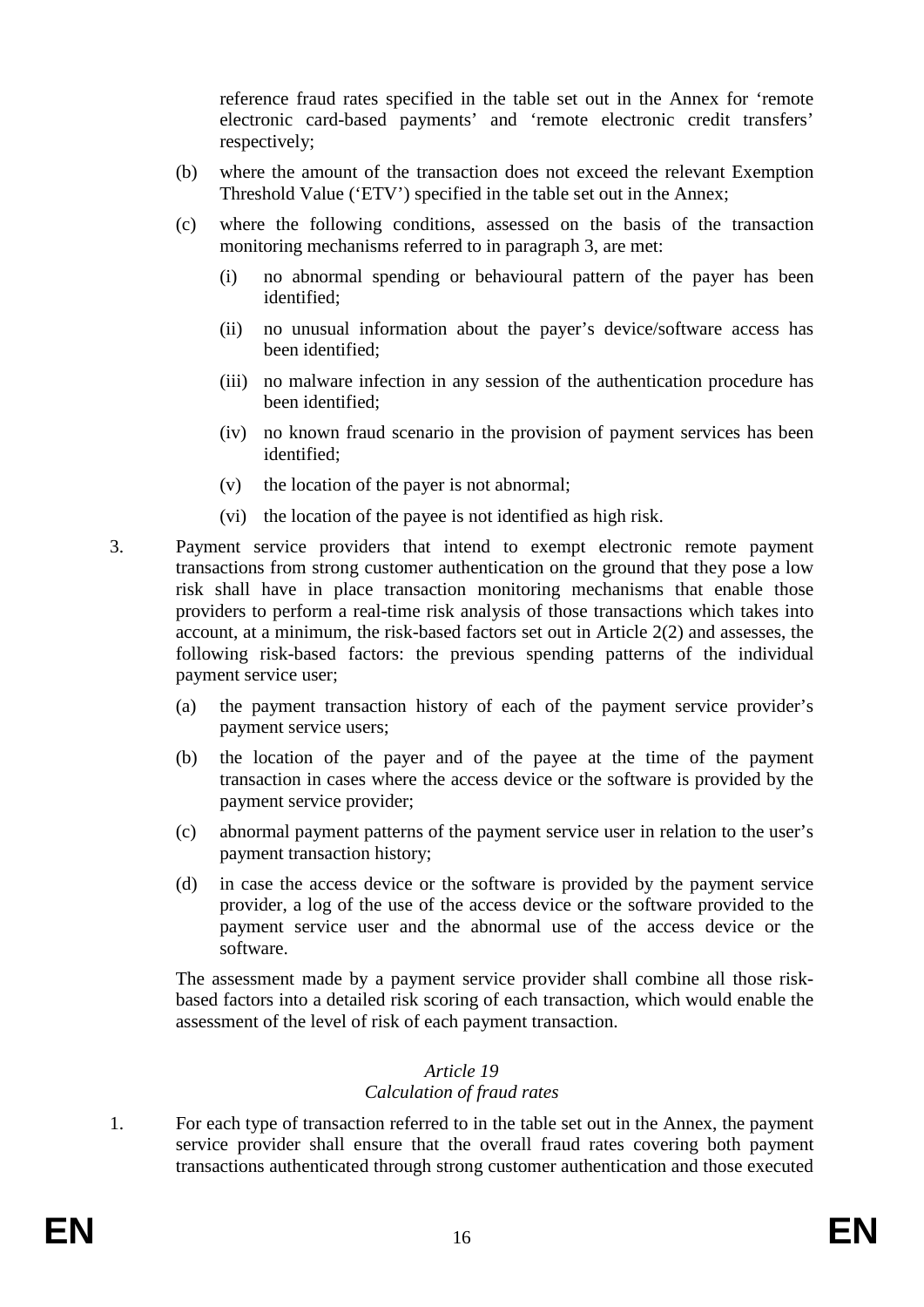under any of the exemptions referred to in Articles 13 to 18 are equivalent to, or lower than, the reference fraud rate for the same type of payment transaction indicated in the table set out in the Annex.

The overall fraud rate for each type of transaction shall be calculated as the total value of unauthorised or fraudulent remote transactions, whether the funds have been recovered or not, divided by the total value of all remote transactions for the same type of transactions, whether authenticated with the application of strong customer authentication or executed under any exemption referred to in Articles 13 to 18 on a rolling quarterly basis.

- 2. The calculation of the fraud rates and resulting figures shall be assessed by the audit review referred to in Article 3(2), which shall ensure that they are complete and accurate.
- 3. The methodology and any model, used by the payment service provider to calculate the fraud rates, as well as the fraud rates themselves, shall be adequately documented and made fully available to competent authorities and to EBA.

#### *Article 20*

#### *Cessation of exemptions based on transaction risk analysis*

- 1. Payment service providers that make use of the exemption referred to in Article 18 shall immediately report to the competent authorities where one of their monitored fraud rates, for any given payment instrument or type of payment transaction, exceeds the applicable reference fraud rate and shall provide to the competent authorities a description of the measures that they intend to adopt to restore compliance of their monitored fraud rate with the applicable reference fraud rates.
- 2. Payment service providers shall immediately cease to make use of the exemption referred to in Article 18 for a given payment instrument or type of payment transaction in the specific exemption threshold range where their monitored fraud rate exceeds for two consecutive quarters the reference fraud rate applicable for that payment instrument or type of payment transaction in that exemption threshold range.
- 3. Following the cessation of the exemption referred to in Article 18 in accordance with paragraph 2 of this Article, payment service providers shall not use that exemption again, until their calculated fraud rate equals to, or is below, the reference fraud rates applicable for that payment instrument or type of payment transaction in that exemption threshold range for two consecutive quarters.
- 4. Where payment service providers intend to make use again of the exemption referred to in Article 18, they shall notify the competent authorities in a reasonable timeframe and shall before making use again of the exemption, provide evidence of the restoration of compliance of their monitored fraud rate with the applicable reference fraud rate for that exemption threshold range in accordance with paragraph 3 of this Article.

## *Article 21*

## *Monitoring*

1. In order to make use of the exemptions set out in Articles 10 to 18, payment service providers shall record and monitor the following data for each payment instrument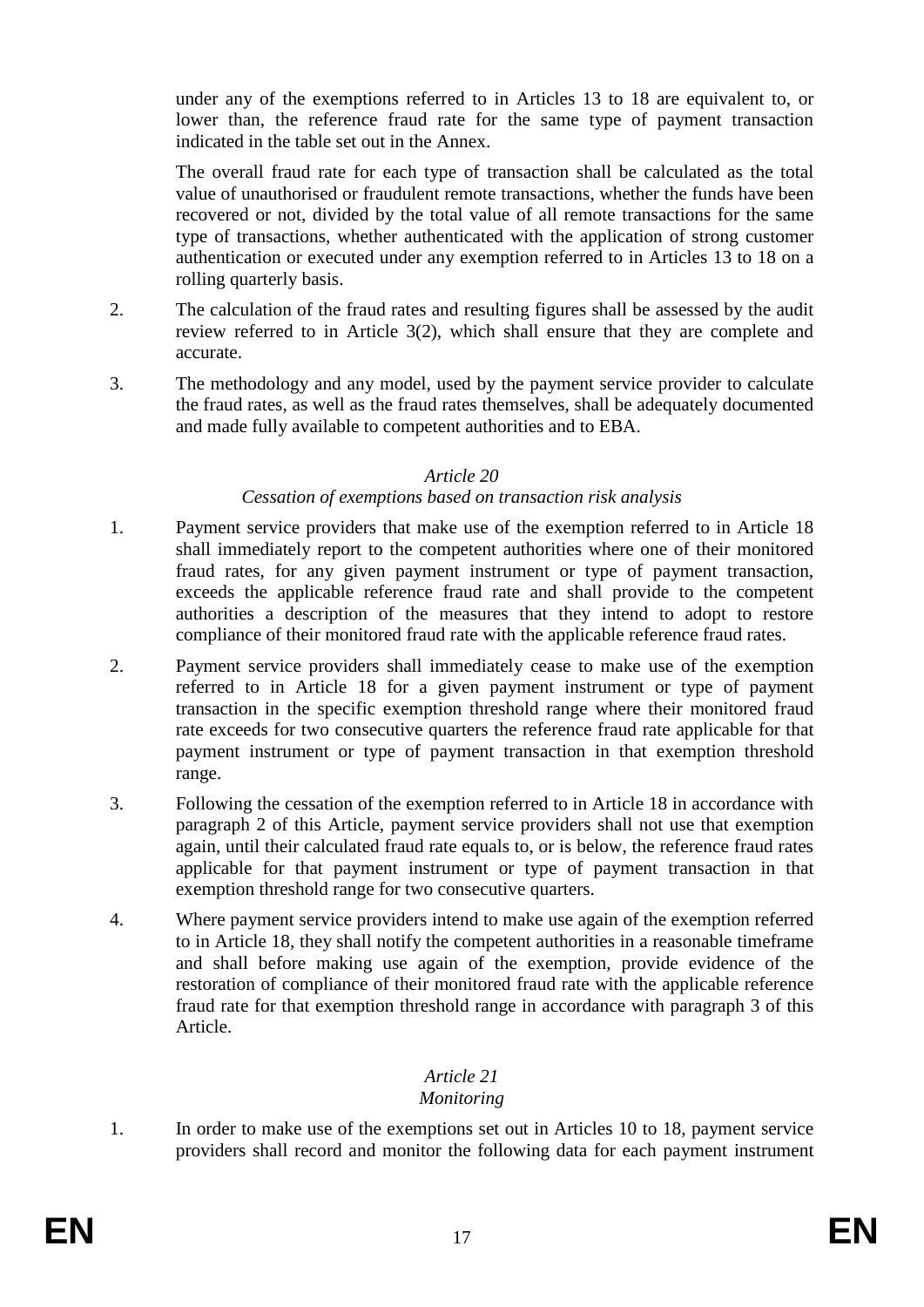and type of payment transaction, with a breakdown for both remote and non-remote payment transactions, at least on a quarterly basis:

- (a) the total value of unauthorised payment transactions in accordance with Article 64(2) of Directive (EU) 2015/2366, the total value of all payment transactions and the resulting fraud rate, including a breakdown of payment transactions initiated through strong customer authentication and under the exemptions;
- (b) the average transaction value, including a breakdown of payment transactions initiated through strong customer authentication and under the exemptions;
- (c) the number of payment transactions where any of the exemptions was applied and their percentage in respect of the total number of payment transactions.
- 2. Payment service providers shall make the results of the monitoring in accordance with paragraph 1 available to competent authorities and to EBA.

# **CHAPTER IV CONFIDENTIALITY AND INTEGRITY OF THE PAYMENT SERVICE USERS' PERSONALISED SECURITY CREDENTIALS**

# *Article 22*

## *General requirements*

- 1. Payment service providers shall ensure the confidentiality and integrity of the personalised security credentials of the payment service user, including authentication codes, during all phases of the authentication.
- 2. For the purpose of paragraph 1, payment service providers shall ensure that each of the following requirements is met:
	- (a) personalised security credentials are masked when displayed and are not readable in their full extent when input by the payment service user during the authentication;
	- (b) personalised security credentials in data format, as well as cryptographic materials related to the encryption of the personalised security credentials are not stored in plaintext;
	- (c) secret cryptographic material is protected from unauthorised disclosure.
- 3. Payment service providers shall fully document the process related to the management of cryptographic material used to encrypt or otherwise render unreadable the personalised security credentials.
- 4. Payment service providers shall ensure that the processing and routing of personalised security credentials and of the authentication codes generated in accordance with Chapter II take place in secure environments in accordance with strong and widely recognised industry standards.

## *Article 23*

## *Creation and transmission of credentials*

Payment service providers shall ensure that the creation of personalised security credentials is performed in a secure environment.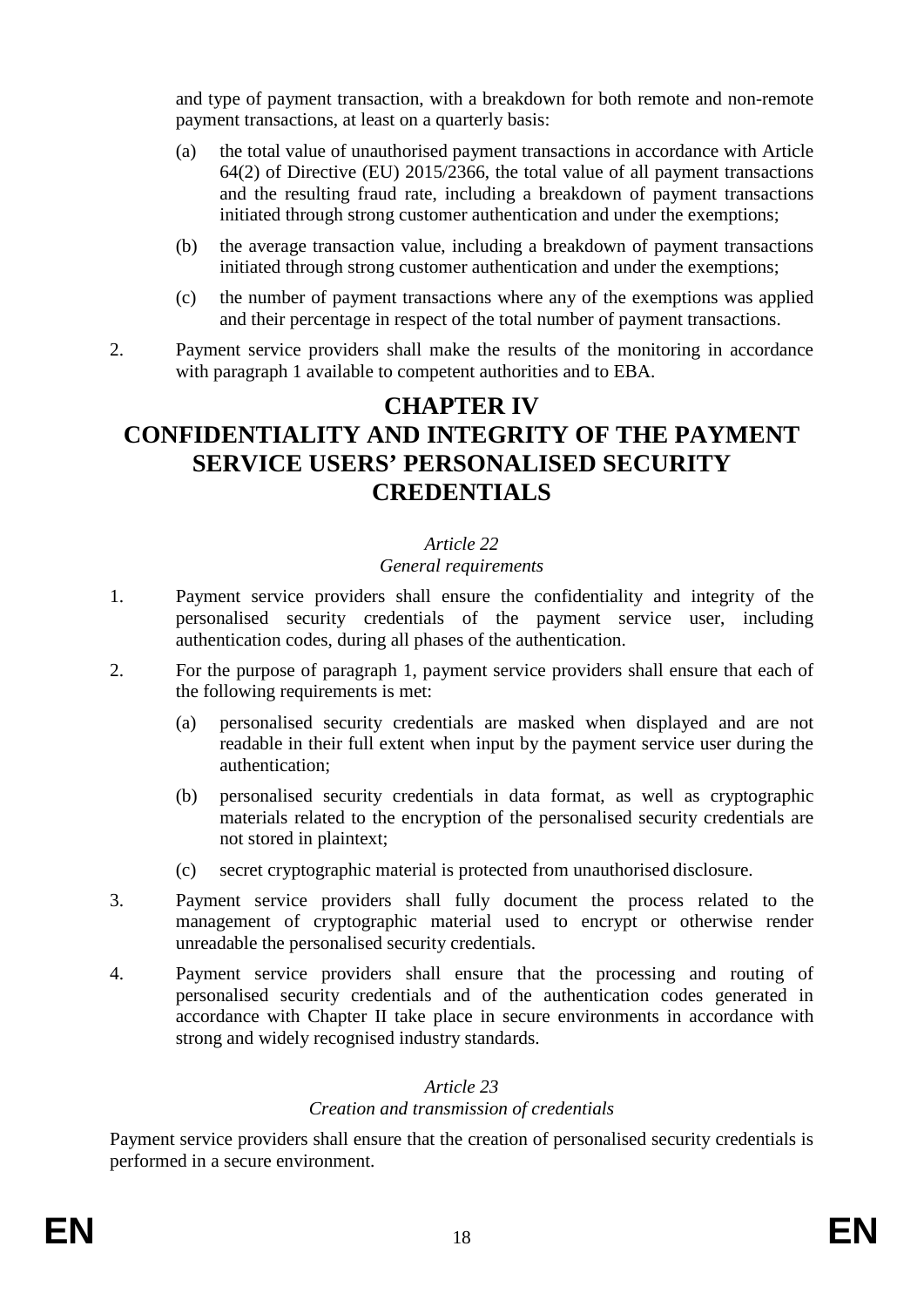They shall mitigate the risks of unauthorised use of the personalised security credentials and of the authentication devices and software following their loss, theft or copying before their delivery to the payer.

# *Article 24 Association with the payment service user*

- 1. Payment service providers shall ensure that only the payment service user is associated, in a secure manner, with the personalised security credentials, the authentication devices and the software.
- 2. For the purpose of paragraph 1, payment service providers shall ensure that each of the following requirements is met:
	- (a) the association of the payment service user's identity with personalised security credentials, authentication devices and software is carried out in secure environments under the payment service provider's responsibility comprising at least the payment service provider's premises, the internet environment provided by the payment service provider or other similar secure websites used by the payment service provider and its automated teller machine services, and taking into account risks associated with devices and underlying components used during the association process that are not under the responsibility of the payment service provider;
	- (b) the association by means of a remote channel of the payment service user's identity with the personalised security credentials and with authentication devices or software is performed using strong customer authentication.

#### *Article 25*

#### *Delivery of credentials, authentication devices and software*

- 1. Payment service providers shall ensure that the delivery of personalised security credentials, authentication devices and software to the payment service user is carried out in a secure manner designed to address the risks related to their unauthorised use due to their loss, theft or copying.
- 2. For the purpose of paragraph 1, payment service providers shall at least apply each of the following measures:
	- (a) effective and secure delivery mechanisms ensuring that the personalised security credentials, authentication devices and software are delivered to the legitimate payment service user ;
	- (b) mechanisms that allow the payment service provider to verify the authenticity of the authentication software delivered to the payment services user by means of the internet;
	- (c) arrangements ensuring that, where the delivery of personalised security credentials is executed outside the premises of the payment service provider or through a remote channel:
		- (i) no unauthorised party can obtain more than one feature of the personalised security credentials, the authentication devices or software when delivered through the same channel;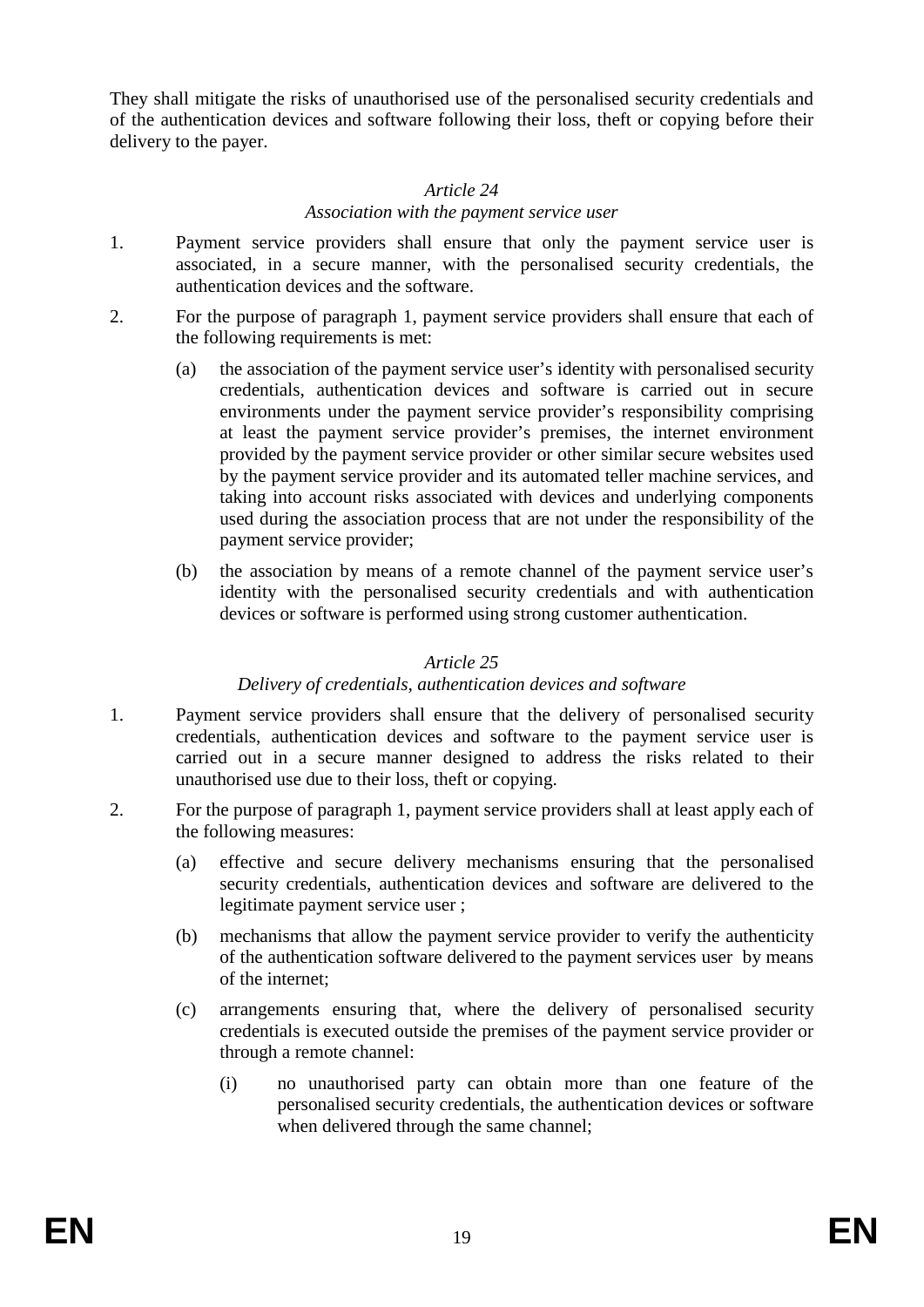- (ii) the delivered personalised security credentials, authentication devices or software require activation before usage;
- *(d)* arrangements ensuring that, in cases where the personalised security credentials, the authentication devices or software have to be activated before their first use, the activation shall take place in a secure environment in accordance with the association procedures referred to in Article 24.

#### *Article 26*

#### *Renewal of personalised security credentials*

Payment service providers shall ensure that the renewal or re-activation of personalised security credentials adhere to the procedures for the creation, association and delivery of the credentials and of the authentication devices in accordance with Articles 23, 24 and 25.

#### *Article 27 Destruction, deactivation and revocation*

Payment service providers shall ensure that they have effective processes in place to apply each of the following security measures:

- (a) the secure destruction, deactivation or revocation of the personalised security credentials, authentication devices and software;
- (b) where the payment service provider distributes reusable authentication devices and software, the secure re-use of a device or software is established, documented and implemented before making it available to another payment services user;
- (c) the deactivation or revocation of information related to personalised security credentials stored in the payment service provider's systems and databases and, where relevant, in public repositories.

# **CHAPTER V COMMON AND SECURE OPEN STANDARDS OF COMMUNICATION**

# **SECTION 1 GENERAL REQUIREMENTS FOR COMMUNICATION**

#### *Article 28*

#### *Requirements for identification*

- 1. Payment service providers shall ensure secure identification when communicating between the payer's device and the payee's acceptance devices for electronic payments, including but not limited to payment terminals.
- 2. Payment service providers shall ensure that the risks of misdirection of communication to unauthorised parties in mobile applications and other payment services users' interfaces offering electronic payment services are effectively mitigated.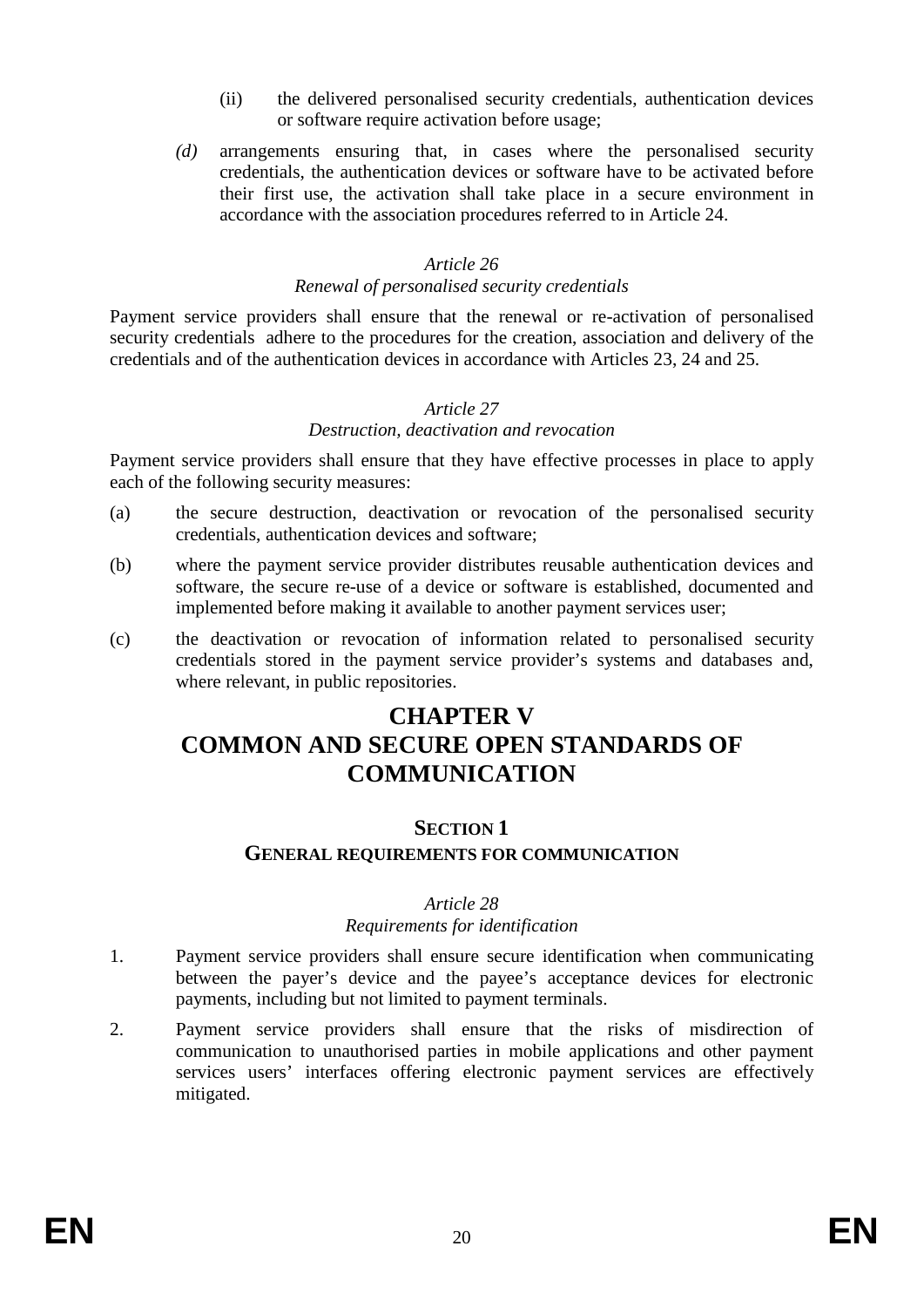#### *Article 29 Traceability*

- 1. Payment service providers shall have processes in place which ensure that all payment transactions and other interactions with the payment services user, with other payment service providers and with other entities, including merchants, in the context of the provision of the payment service are traceable, ensuring knowledge ex-post of all events relevant to the electronic transaction in all the various stages.
- 2. For the purpose of paragraph 1, payment service providers shall ensure that any communication session established with the payment services user, other payment service providers and other entities, including merchants, relies on each of the following:
	- (a) a unique identifier of the session;
	- (b) security mechanisms for the detailed logging of the transaction, including transaction number, timestamps and all relevant transaction data;
	- (c) timestamps which shall be based on a unified time-reference system and which shall be synchronised according to an official time signal.

## **SECTION 2**

#### **SPECIFIC REQUIREMENTS FOR THE COMMON AND SECURE OPEN STANDARDS OF COMMUNICATION**

#### *Article 30*

#### *General obligations for communication interfaces*

- 1. Account servicing payment service providers that offer to a payer a payment account that is accessible online shall have in place at least one interface which meets each of the following requirements:
	- (a) account information service providers, payment initiation service providers and payment service providers issuing card-based payment instruments are able to identify themselves towards the account servicing payment service provider;
	- (b) account information service providers are able to communicate securely to request and receive information on one or more designated payment accounts and associated payment transactions;
	- (c) payment initiation service providers are able to communicate securely to initiate a payment order from the payer's payment account and receive all information on the initiation of the payment transaction and all information accessible to the account servicing payment service providers regarding the execution of the payment transaction.
- 2. For the purposes of authentication of the payment service user, the interface referred to in paragraph 1 shall allow account information service providers and payment initiation service providers to rely on all the authentication procedures provided by the account servicing payment service provider to the payment service user.

The interface shall at least meet all of the following requirements:

(a) a payment initiation service provider or an account information service provider shall be able to instruct the account servicing payment service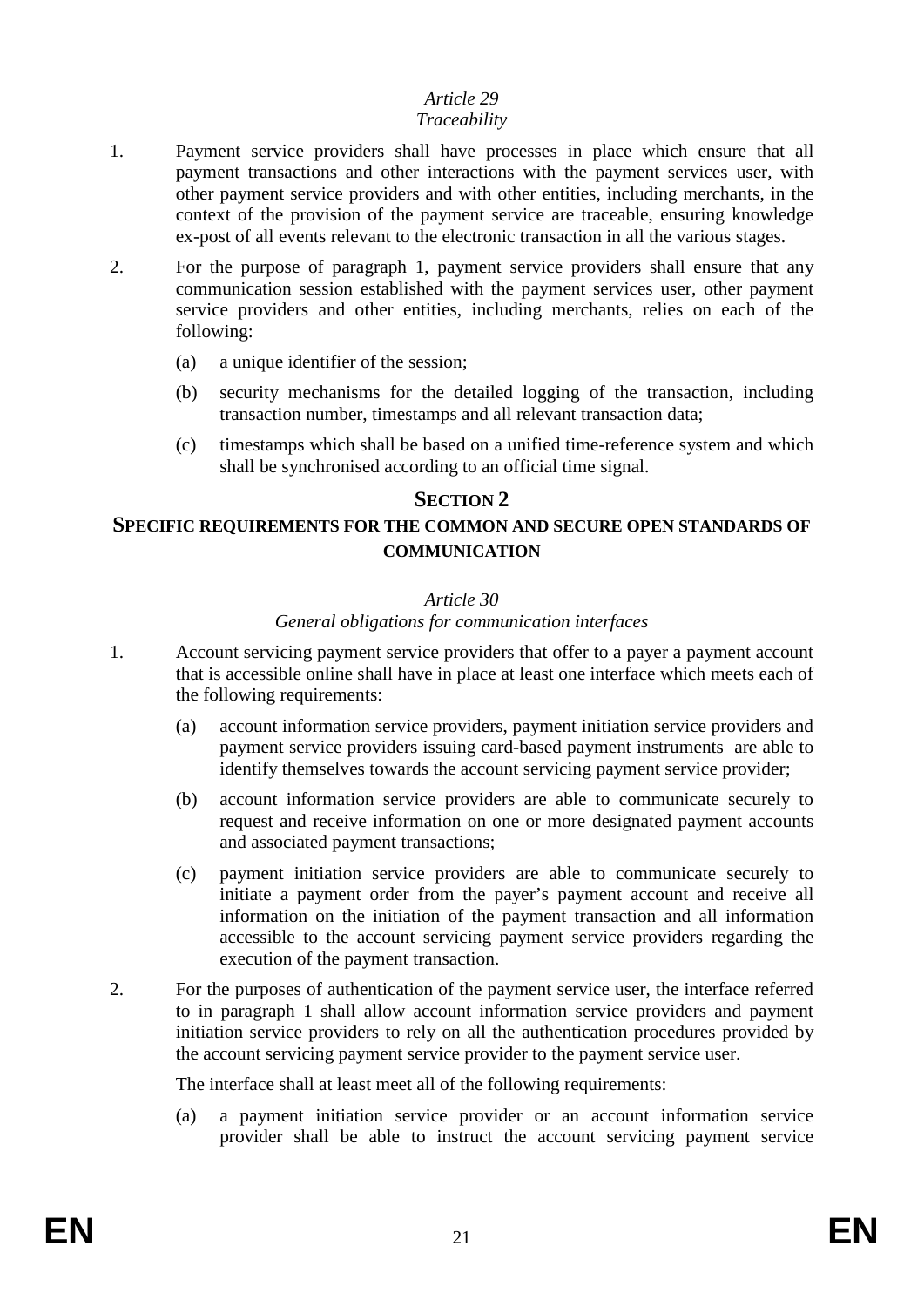provider to start the authentication based on the consent of the payment service user;

- (b) communication sessions between the account servicing payment service provider, the account information service provider, the payment initiation service provider and any payment service users concerned shall be established and maintained throughout the authentication;
- (c) the integrity and confidentiality of the personalised security credentials and of authentication codes transmitted by or through the payment initiation service provider or the account information service provider shall be ensured.
- 3. Account servicing payment service providers shall ensure that their interfaces follow standards of communication which are issued by international or European standardisation organisations.

Account servicing payment service providers shall also ensure that the technical specification of any of the interfaces is documented specifying a set of routines, protocols, and tools needed by payment initiation service providers, account information service providers and payment service providers issuing card-based payment instruments for allowing their software and applications to interoperate with the systems of the account servicing payment service providers.

Account servicing payment service providers shall at a minimum make the documentation available, at no charge, upon request by authorised payment initiation service providers, account information service providers and payment service providers issuing card-based payment instruments or payment service providers that have applied to their competent authorities for the relevant authorisation, and shall make a summary of the documentation publicly available on their website.

4. In addition to paragraph 3, account servicing payment service providers shall ensure that, except for emergency situations, any change to the technical specification of their interface is made available to authorised payment initiation service providers, account information service providers and payment service providers issuing cardbased payment instruments, or payment service providers that have applied to their competent authorities for the relevant authorisation, in advance as soon as possible and not less than 3 months before the change is implemented.

Payment service providers shall document emergency situations where changes were implemented and make the documentation available to competent authorities on request.

5. Account servicing payment service providers shall make available a testing facility, including support, for connection and functional testing to enable authorised payment initiation service providers, payment service providers issuing card-based payment instruments and account information service providers, or payment service providers that have applied for the relevant authorisation, to test their software and applications used for offering a payment service to users.

However, no sensitive information shall be shared through the testing facility.

# *Article 31*

# *Communication interface options*

Account servicing payment service providers shall establish the interface(s) referred to in Article 30 by means of a dedicated interface or by allowing the use by the payment service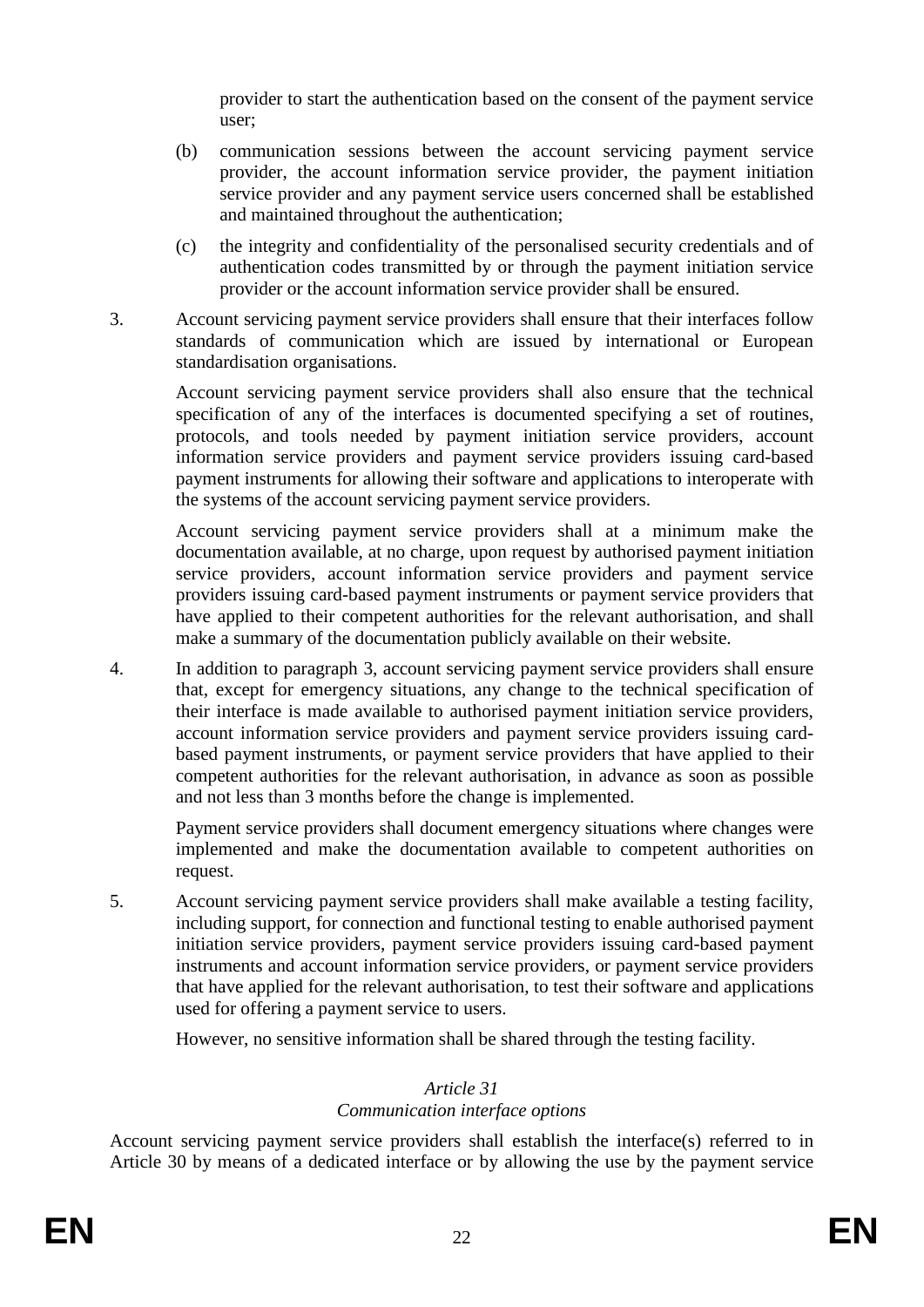providers referred to in Article 30(1) of the interfaces used for authentication and communication with the account servicing payment service provider's payment services users.

## *Article 32 Obligations for a dedicated interface*

- 1. Subject to compliance with Article 30 and 31, account servicing payment service providers that have put in place a dedicated interface, shall ensure that the dedicated interface offers the same level of availability and performance, including support, as the interfaces made available to the payment service user for directly accessing its payment account online.
- 2. For the purpose of paragraph 1, account servicing payment service providers shall monitor the availability and performance of the dedicated interface, produce statistics from the monitoring and make those statistics available to the competent authorities upon their request.

#### *Article 33*

#### *Contingency measures for a dedicated interface*

- 1. Account servicing payment service providers shall include, in the design of the dedicated interface, a strategy and plans for contingency measures in the event of an inadequate performance, unplanned unavailability of the interface and systems breakdown.
- 2. Where the dedicated interface does not operate at the same level of availability and performance as the interfaces made available to the account servicing payment service provider's payment service users for accessing their payment accounts online, both the account servicing payment service provider and the payment service providers referred to in Article 30(1) shall report that fact to their respective competent national authorities without delay.
- 3. Where the dedicated interface is unavailable for more than 30 seconds during a communication session between payment service providers within the dedicated interface, or where it does not operate in compliance with the requirements under Articles 30 and 32, the payment service providers referred to in Article 30(1) shall be allowed to make use of the interfaces made available to the payment service users for directly accessing their payment account online, until the dedicated interface has resumed functioning at the level prescribed under Article 32(1), and only under the following conditions:
	- (a) they ensure that they can be identified by the account servicing payment service provider;
	- (b) they are enabled to rely on the authentication procedures provided by the account servicing payment service provider to the payment service user;
	- (c) they take the necessary measures to ensure that they do not access, store or process data for purposes other than for the provision of the service as requested by the payment service user;
	- (d) they continue to comply with the obligations following from Article 66(3) and Article 67(2) of Directive (EU) 2015/2366 respectively;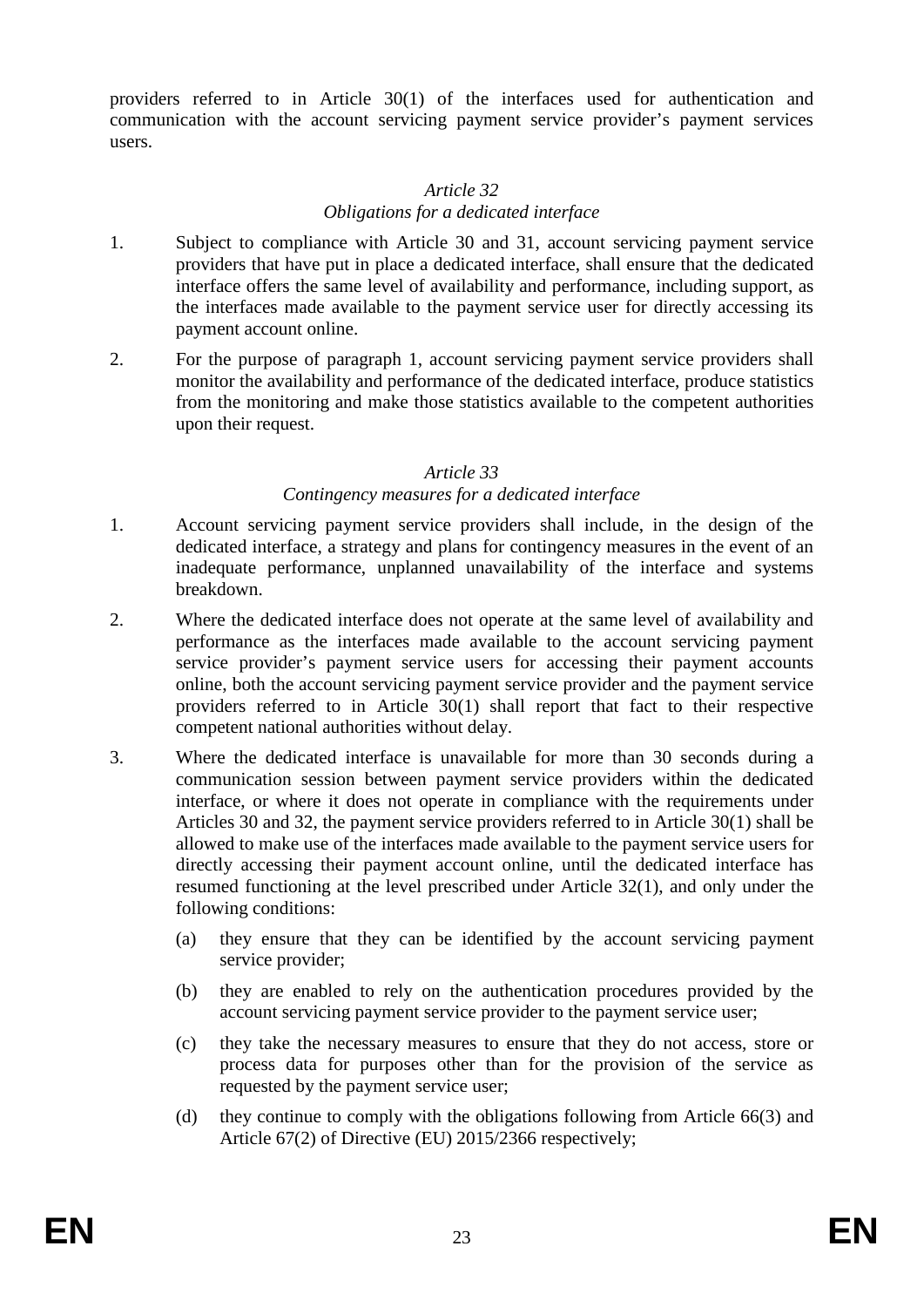- (e) they document and provide, upon request and without undue delay, the log files of the data that are accessed through the interface operated by the account servicing payment service provider for its payment service users to the account servicing payment service provider, to their competent national authority;
- (f) they duly justify, upon request and without undue delay, the use of the interface made available to the payment service users for directly accessing its payment account online to their competent national authority and inform the account servicing payment service provider accordingly;

For the purposes of point (a), the account servicing payment service provider shall ensure that the identification by the payment service providers referred to in Article 30(1) can be performed.

#### *Article 34 Certificates*

- 1. For the purpose of identification, as referred to in Article 22(2)(a), payment service providers shall rely on qualified certificates for electronic seals as referred to in Article 3(30) of Regulation (EU) No 910/2014 of the European Parliament and of the Council or for website authentication as referred to in Article 3(39) of that Regulation.
- 2. For the purpose of this Regulation, the registration number as referred to in the official records in accordance with Annex III (c) or Annex IV (c) to Regulation (EU) No 910/2014 shall be the authorisation number of the payment service provider issuing card-based payment instruments, the account information service providers and payment initiation service providers, including account servicing payment service providers providing such services, available in the public register of the home Member State pursuant to Article 14 of Directive (EU) 2015/2366 or resulting from the notifications of every authorisation granted under Article 8 of Directive  $2013/36/EU$  of the European Parliament and of the Council<sup>[4](#page-23-0)</sup> in accordance with Article 20 of that Directive.
- 3. For the purposes of this Regulation, qualified certificates for electronic seals or for website authentication referred to in paragraph 1 shall include, in a language customary in the sphere of international finance, additional specific attributes in relation to each of the following:
	- (a) the role of the payment service provider, which maybe one or more of the following:
		- (i) account servicing;
		- (ii) payment initiation;
		- (iii) account information;
		- (iv) issuing of card-based payment instruments;

<span id="page-23-0"></span><sup>&</sup>lt;sup>4</sup> Directive 2013/36/EU of the European Parliament and of the Council of 26 June 2013 on access to the activity of credit institutions and the prudential supervision of credit institutions and investment firms, amending Directive 2002/87/EC and repealing Directives 2006/48/EC and 2006/49/EC (OJ L 176, 27.6.2013, p. 338).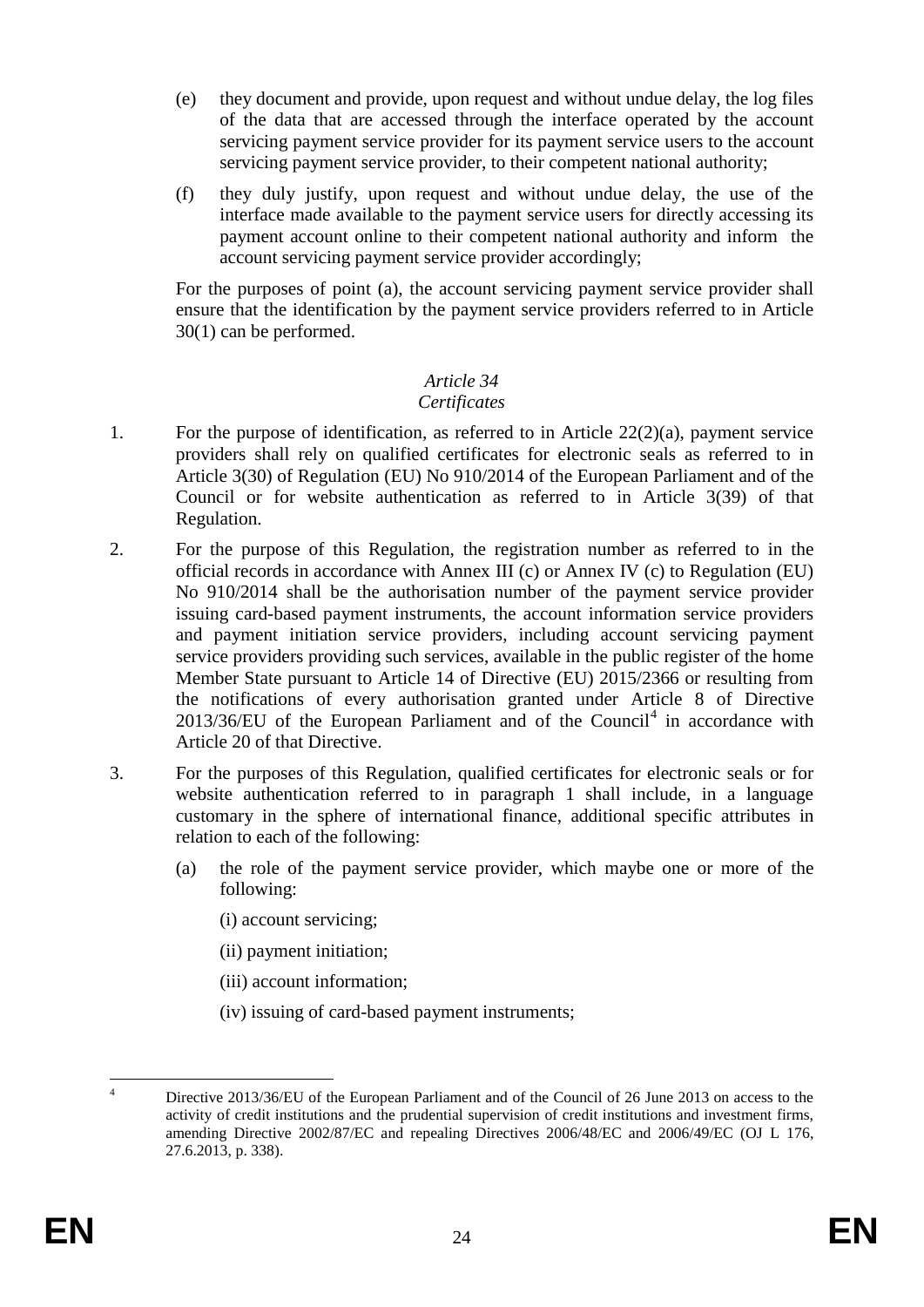- (b) the name of the competent authorities where the payment service provider is registered.
- 4. The attributes referred to in paragraph 3 shall not affect the interoperability and recognition of qualified certificates for electronic seals or website authentication.

## *Article 35*

#### *Security of communication session*

- 1. Account servicing payment service providers, payment service providers issuing card-based payment instruments, account information service providers and payment initiation service providers shall ensure that, when exchanging data by means of the internet, secure encryption is applied between the communicating parties throughout the respective communication session in order to safeguard the confidentiality and the integrity of the data, using strong and widely recognised encryption techniques.
- 2. Payment service providers issuing card-based payment instruments, account information service providers and payment initiation service providers shall keep the access sessions offered by account servicing payment service providers as short as possible and they shall actively terminate any such session as soon as the requested action has been completed.
- *3.* When maintaining parallel network sessions with the account servicing payment service provider, account information service providers and payment initiation service providers shall ensure that those sessions are securely linked to relevant sessions established with the payment service user(s) in order to prevent the possibility that any message or information communicated between them could be misrouted.
- 4. Account information service providers, payment initiation service providers and payment service providers issuing card-based payment instruments with the account servicing payment service provider shall contain unambiguous references to each of the following items:
	- (a) the payment service user or users and the corresponding communication session in order to distinguish several requests from the same payment service user or users;
	- (b) for payment initiation services, the uniquely identified payment transaction initiated;
	- (c) for confirmation on the availability of funds, the uniquely identified request related to the amount necessary for the execution of the card-based payment transaction.
- 5. Account servicing payment service providers, account information service providers, payment initiation service providers and payment service providers issuing cardbased payment instruments shall ensure that where they communicate personalised security credentials and authentication codes, these are not readable by any staff at any time.

In case of loss of confidentiality of personalised security credentials under their sphere of competence, those providers shall inform without undue delay the payment services user associated with them and the issuer of the personalised security credentials.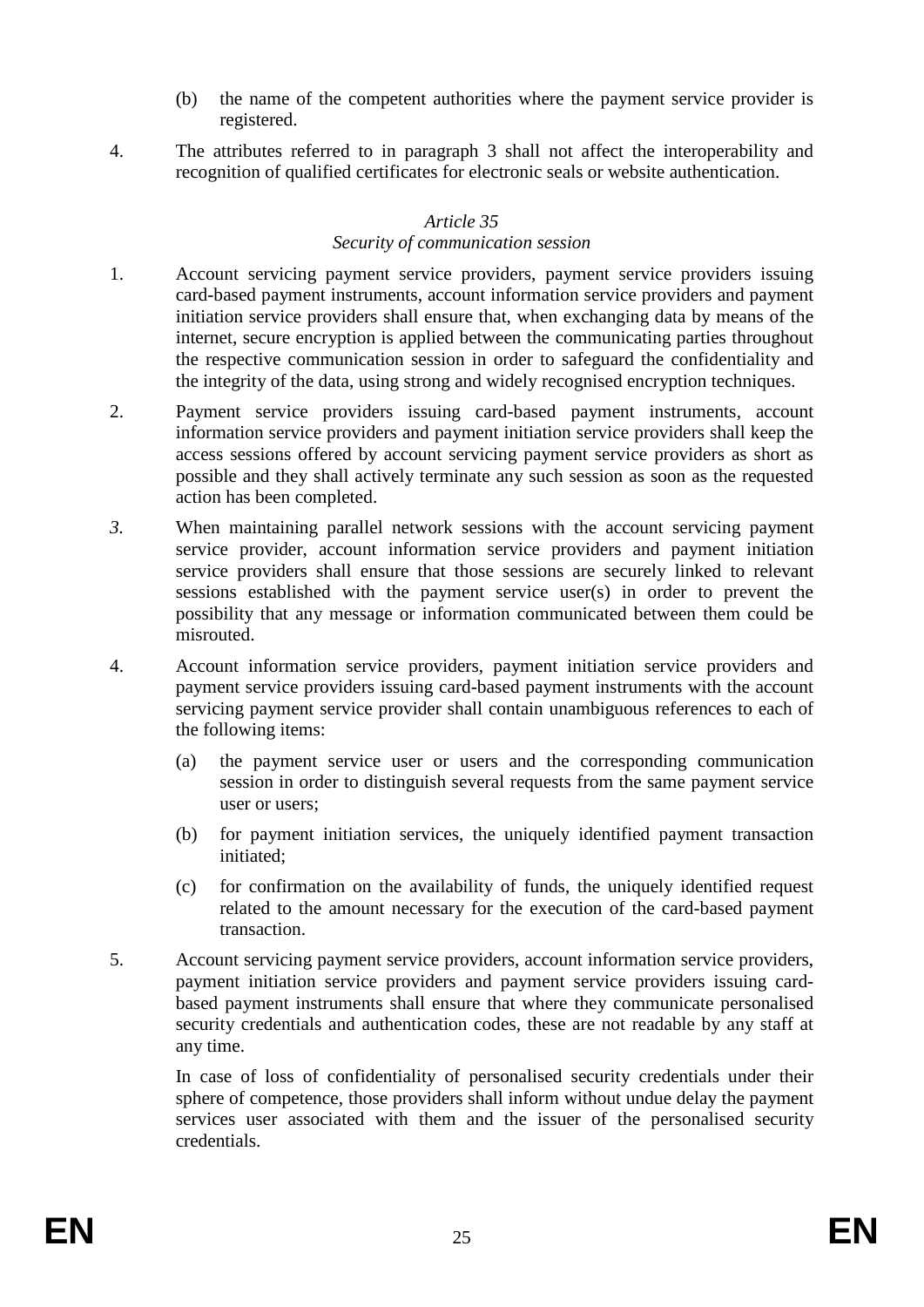## *Article 36*

#### *Data exchanges*

- 1. Account servicing payment service providers shall comply with each of the following requirements:
	- (a) they shall provide account information service providers with the same information from designated payment accounts and associated payment transactions made available to the payment service user when directly requesting access to the account information, provided that this information does not include sensitive payment data;
	- (b) they shall provide, immediately after receipt of the payment order, payment initiation service providers with the same information on the initiation and execution of the payment transaction provided or made available to the payment service user when the transaction is initiated directly by the latter;
	- (c) they shall, upon request, immediately provide payment service providers with a confirmation in a simple 'yes' or 'no' format, whether the amount necessary for the execution of a payment transaction is available on the payment account of the payer.
- 2. In case of an unexpected event or error occurring during the process of identification, authentication, or the exchange of the data elements, the account servicing payment service provider shall send a notification message to the payment initiation service provider or the account information service provider and the payment service provider issuing card-based payment instruments which explains the reason for the unexpected event or error.

Where the account servicing payment service provider offers a dedicated interface in accordance with Article 32, the interface shall provide for notification messages concerning unexpected events or errors to be communicated by any payment service provider that detects the event or error to the other payment service providers participating in the communication session.

- 3. Account information service providers shall have in place suitable and effective mechanisms that prevent access to information other than from designated payment accounts and associated payment transactions, in accordance with the user's explicit consent.
- 4. Payment initiation service providers shall provide account servicing payment service providers with the same information as requested from the payment service user when initiating the payment transaction directly.
- 5. Account information service providers shall be able to access information from designated payment accounts and associated payment transactions held by account servicing payment service providers for the purposes of performing the account information service in either of the following circumstances:
	- (a) whenever the payment service user is actively requesting such information;
	- (b) where the payment service user does not actively request such information, no more than four times in a 24 hour period, unless a higher frequency is agreed between the account information service provider and the account servicing payment service provider, with the payment service user's consent.